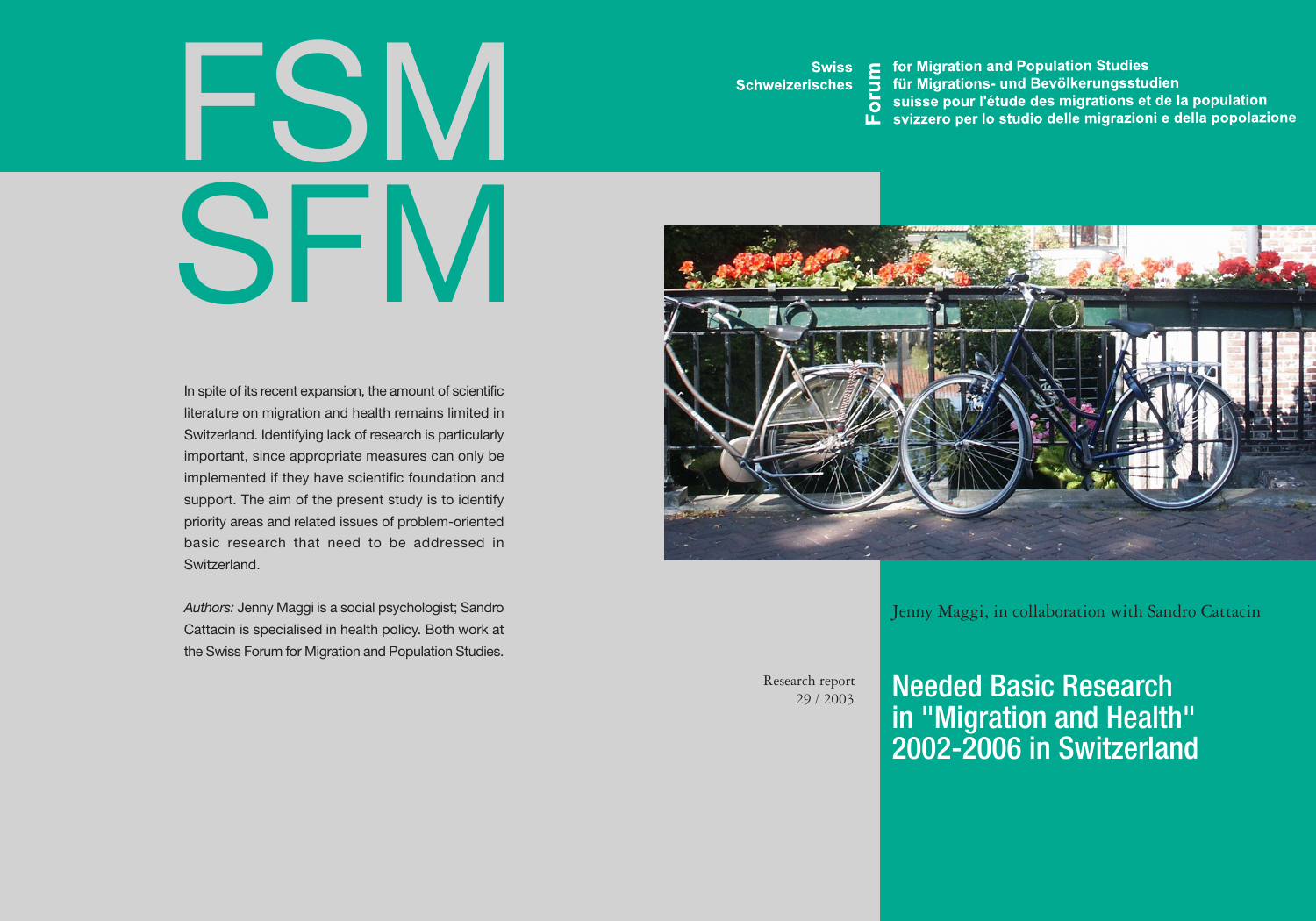Swiss E for Migration and Population Studies<br>Schweizerisches D für Migrations- und Bevölkerungsstudien<br>D suisse pour l'étude des migrations et de la population<br>L svizzero per lo studio delle migrazioni e della popolazione

Jenny Maggi, in collaboration with Sandro Cattacin Research report 29 / 2003

> **Needed Basic Research in Migration and Health 2002-2006 in Switzerland**

© 2003, SFM, Neuchâtel

Study mandated by the Swiss Federal Office of Public Health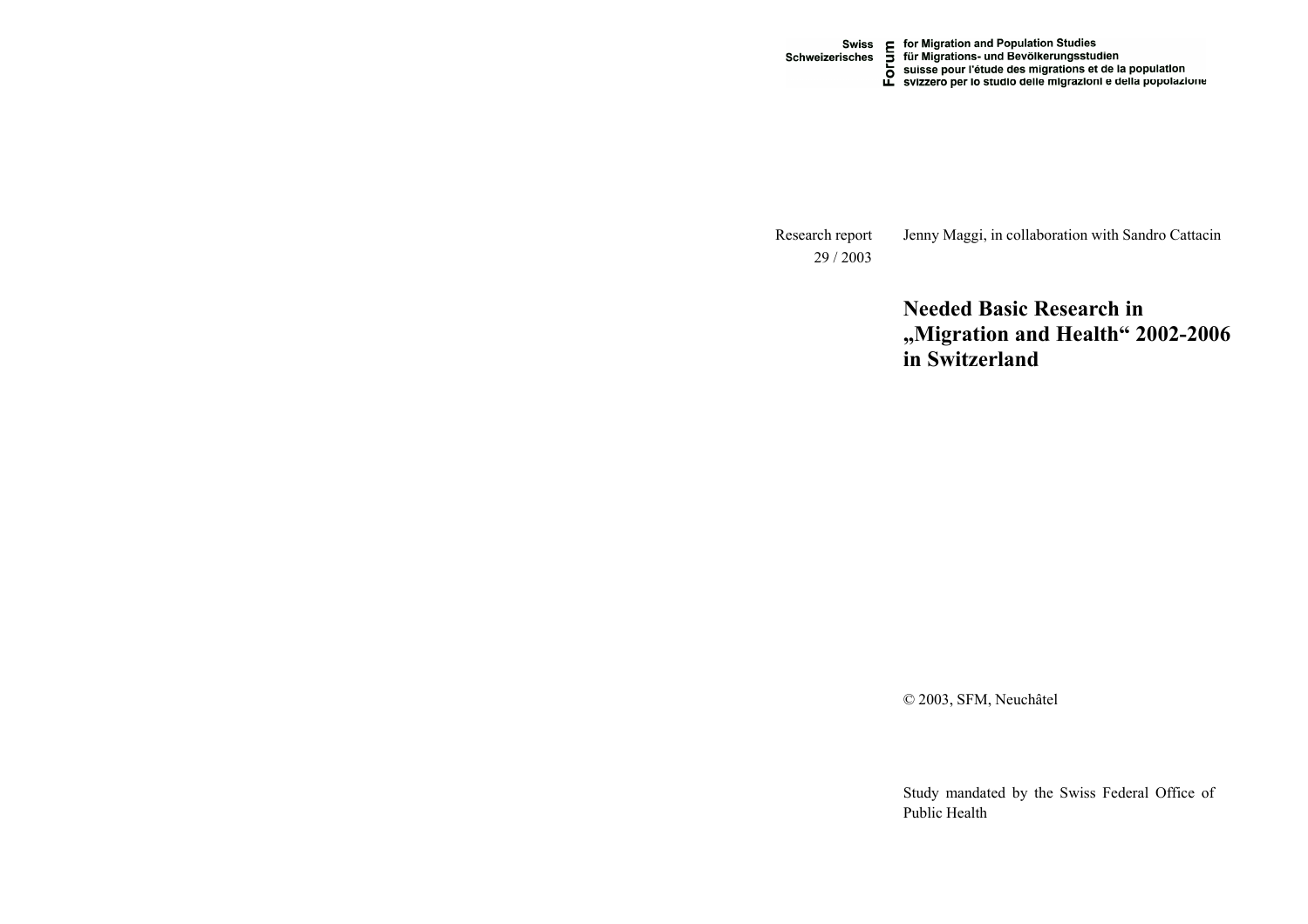## **Contents**

| Introduction                          |                                                                                 | 5  |
|---------------------------------------|---------------------------------------------------------------------------------|----|
|                                       | Method                                                                          |    |
| 1.                                    | Understanding the reaction of the healthcare system to pluralistic<br>societies | 9  |
| 2.                                    | Understanding barriers and disparities in healthcare                            | 13 |
| 3.                                    | Understanding life-world of migrants                                            | 17 |
| 4.                                    | Monitoring                                                                      | 21 |
| Recommendations for priority research |                                                                                 | 24 |
| References                            |                                                                                 | 29 |

| Appendix 1 - Needed research |                                                                                                           |    |
|------------------------------|-----------------------------------------------------------------------------------------------------------|----|
| 1.                           | Conduct further research to understand the reaction of the<br>healthcare system to pluralistic societies. | 38 |
| 2                            | Research is needed in order to better understand barriers and<br>disparities in healthcare.               | 40 |
| 3.                           | Conduct further research to understand life-world of migrants.                                            | 41 |
| 4.                           | Develop monitoring systems on migration and health.                                                       | 42 |
| Appendix 2 - Consulting      |                                                                                                           |    |
|                              | Experts                                                                                                   | 45 |
|                              | Organisations                                                                                             | 45 |

*Suggested quotation:* 

Maggi, Jenny in collaboration with Sandro Cattacin (2003). Needed Basic Research in "Migration and Health" 2002-2006 in Switzerland. Research report 29/2003 of the Swiss Forum for Migration and Population Studies. Neuchâtel: SFM.

### FSMSFM

Institut ander Universität Neuenburg

Institut auprès<br>de l'Université de Neuchâtel

Rue St-Honoré 2 CH 2000 Neuchâtel Tél. + 41 (0)32 718 39 20 Fax + 41 (0)32 718 39 21 secretariat.fsm@unine.ch www.migration-population.ch CCP 20-3686-9

3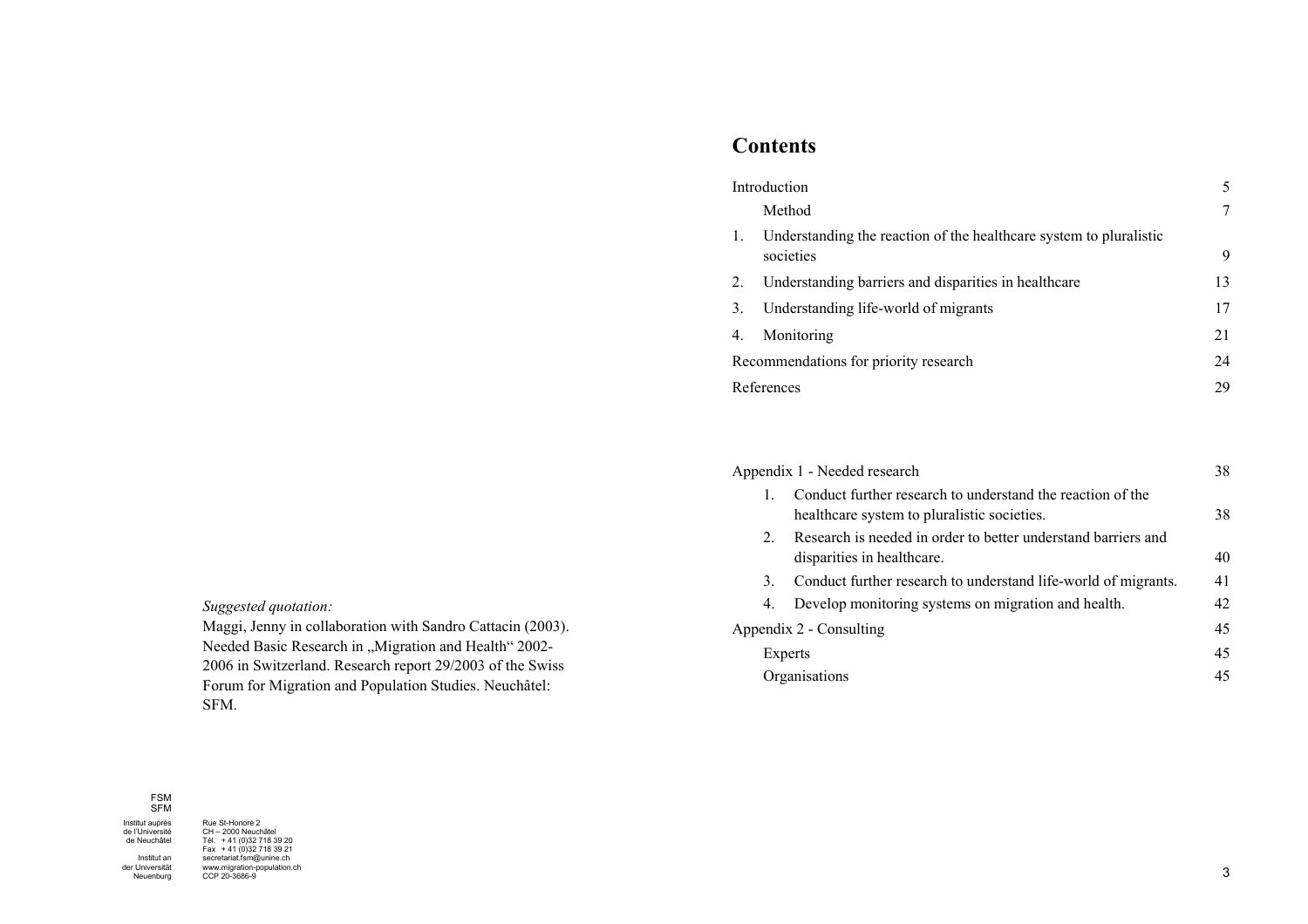### **Introduction**

The major challenge faced nowadays by the healthcare system in a pluralistic state like Switzerland, characterized by an important immigration history, is that the multicultural composition of the population asks for a health system that takes into account differences in needs, beliefs and practices concerning health and healthcare delivery. The Swiss Federal Office of Public Health (SFOPH) has become active at the beginning of the 1990s in the "Migration and Public Health" sector with the targeted promotion of measures in selected groups of different national origins. The "Migration and Public Health Strategy, 2002-2006<sup> $\alpha$ 1</sup> aims to reinforce these initiatives and to develop them in a systematic way. It pursues a dynamic and holistic approach of health encompassing the physical, mental and social well being (e.g. quality of life, social and economic security, good education, healthcare system accessibility, mobilisation of potentials), and is committed to the development of framework conditions for equal opportunities and integration (equal participation of migrants in social, political, economical life, mutual respect for differences).

In order to respond to a society and clientele whose nature and needs have changed as a result of migration, the strategy's main objective is the reorientation of the healthcare system towards the needs of a pluralistic and heterogeneous society. To improve access to the healthcare system and to provide specific services, research findings (Chimienti and Cattacin, 2001) and practical experience on which the strategy is based have permitted to define five fields of interventions (BAG, 2001). Priorities for the period 2002-2006 have been set in the following five areas: (1) *Education* (training in interpreting and intercultural mediation; advanced and continuing education of migrant issues for all healthcare professions); (2) *Public information, prevention and health promotion* (empowerment of the migrant population, raising the awareness of

 $<sup>1</sup>$  This strategy is a result of several experts' investigations (cf. Haour-Knipe and Fleury,</sup> 1996; Efionayi, Chimienti, Losa, Cattacin, 2001; Chimienti and Cattacin, 2001) and consultation processes, and has been developed in accordance with the WHO goal of "Health for All by the Year 2000" by the Swiss Federal Office of Public Health, in cooperation with the Federal Office for Refugees, the Federal Aliens Office and the Federal Commission for Foreigners.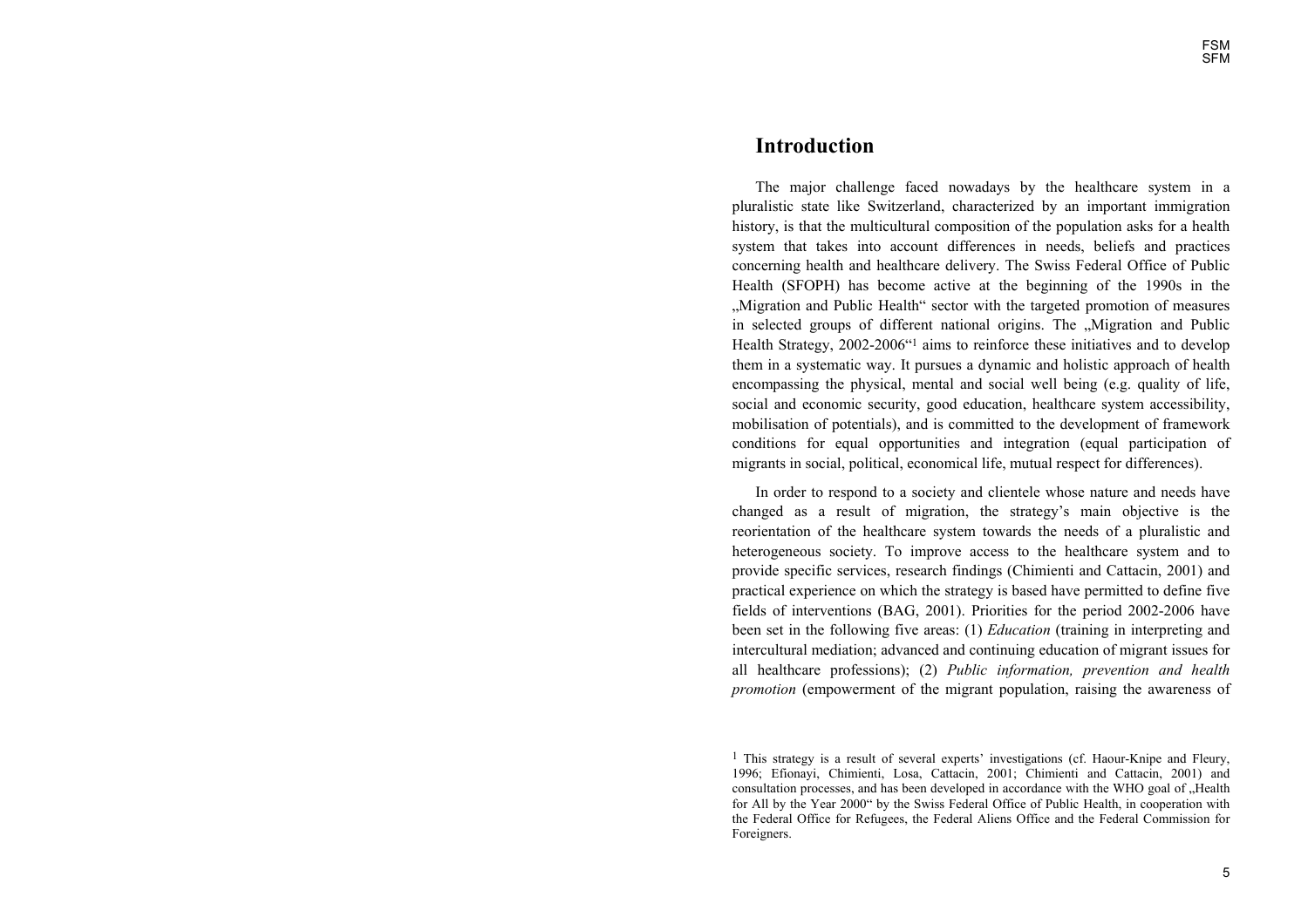service organisations in the healthcare sector); (3) *Health care provision* (removing barriers to access; reference services; use of interpreters); (4) *Therapy for the traumatised asylum seekers* (specialised services; low-threshold services); and (5) *Research* (problem-oriented basic research; monitoring the health of the migrant population; evaluation of the measures).

As for research, Swiss and international scientific literature concerning the health of migrants is relatively recent (for a systematic review see Weiss, 2003). In Switzerland, during the last decade, an important amount of research in the field of migration and health has been developed, most probably because of the evolution of immigration (foreign workers have been gradually replaced by migrants with different demographic profile and national origins). Moreover, migration of asylum seekers and refugees with specific risk factors has increased. As a result, several studies in Switzerland have been focused on asylum seekers and refugees, for instance treatment of trauma (Wicker, 1993; Moser et al., 2001), consequences of torture and organised violence (Loutan and Subilia, 1995, Loutan et al., 1999; Gilgen et al. 2002), medical general assistance (Blöchliger et al., 1994), communication between physicians and patient in ambulatory health care (Blöchliger et al., 1997), in accident and emergency department (Blöchliger et al., 1998). Other research issues have concerned, for instance, doctor-patient interaction (Salis-Gross et al., 1997), interpreting and intercultural mediation (Weiss and Stuker, 1998; Singy et al., 2003), language barriers to healthcare (Bischoff, 2001; Bischoff et al., 2001), the establishment of transcultural competence in health institutions (Domenig, 2001), lifestyles and preventive behaviours among migrants (Wanner et al., 1998), migrants' utilisation of public psychiatric services (Testa-Mader et al., 2003), and transnational health strategies (Salis-Gross and Loncarevic, 1999).

In spite of its recent expansion, the amount of scientific literature on migration and health, as Chimienti et Cattacin (2001) have pointed out, remains limited in Switzerland. Identifying lack of research is particularly important, since appropriate measures can only be implemented if they have scientific foundation and support. The aim of the present study, which has been mandated by the SFOPH (Migration and Health service), is to identify priority areas and related issues of problem-oriented basic research that need to be addressed in Switzerland.

### **Method**

In a first step, identification of *needed research* areas and related issues in Switzerland has been conducted by reviewing recent Swiss and international literature (published articles and books, 'grey literature') concerning the thematic under examination. Firstly, Databank from Medline, Aidsnet and from specific library archives (in particular FSM, Tropeninstituts, International Organization for Migration, RERO) has been investigated. Secondly, a series of pertinent scientific journals has been addressed (in particular, Ethnicity and Health, Journal of Immigrant Health, Social Science & Medicine, Medical Anthropology, Anthropology & Medicine, The European Journal of Public Health, Transcultural Psychiatry, International Journal of Social Psychiatry, Patient Education and Counselling, Health Policy, Women's Health Issues, Health and Place). Thirdly, an analysis of particularly relevant recent Swiss and international publications2 has been conducted. Finally, Swiss Institutes of Social and Preventive Medicine, STI and University Hospitals has been asked for recent unpublished studies (or 'grey literature'). Identification of needed research has resulted from both authors' considerations regarding lack of research, and comparison between research issues conducted in Switzerland and in other countries. A first draft has been prepared at the end of this step,

2 Chimienti, M. ; Cattacin, S. en collaboration avec Efionayi-Mäder, D., Niederberger, M., Losa, S. (2001). *« Migration et santé » : priorités dune stratégie dintervention.* Neuchâtel : Forum suisse pour létude des migrations, Rapport de recherche du Forum suisse pour l'étude des migrations ; no 18. Gardemann, J., Muller, W. Remmers, A. (2000). *Migration und Gesundheit: Perspectiven für Gesundheitssysteme un öffentliches Gesundheitswesen*. Berichte & Materialen Band 17. Düsseldorf : Akademie für öffentliches Gesundheitswesen in Düsseldorf. IOM (2000). *Migration and Health. Migration Health in the year 2000 - Whither the future ?* Geneva : IOM. Loutan, L. (2001). The health of migrants and refugees. In: J.N. Zuckerman (Ed.), *Principles and practice of travel medicine*. Chichester : J. Wiley. Marschalck, P., Wiedl, K. H., Eds. (2001). *Migration und Krankheit*. Osnabrück : Universitätsverlag Rasch. Moser, C., Nyfeler, D., Verwey, M., Eds. (2001). *Traumatisierung von Flüchtlingen und Asyl Suchende*n. Zürich: Seismo. Murray-Garcia, J. L. (2002). *Multicultural health 2002: an annotated bibliography*. Woodlands Hills: The California Endowment. Nazroo, James Y. (2001). *Ethnicity, class and health*. London : Policy Studies Institute. Smedley, B.D., Stith, A.Y., Nelson, A. R., Eds. (2003). *Unequal treatment. Confronting racial and ethnic disparities in healthcare*. Washington, D.C. : The National Academies Press. Van Krieken, P. J. (2001). *Health, migration and return : A handbook for a multidisciplinary approach.* The Hague : T.M.C. Asser Press. Weiss, R. (2003). *Macht Migration krank?* Zürich : Seismo. Wicker, H.-R., Fibbi, R., Haug, W. (2003). *Les migrations et la Suisse.* Zurich : Seismo.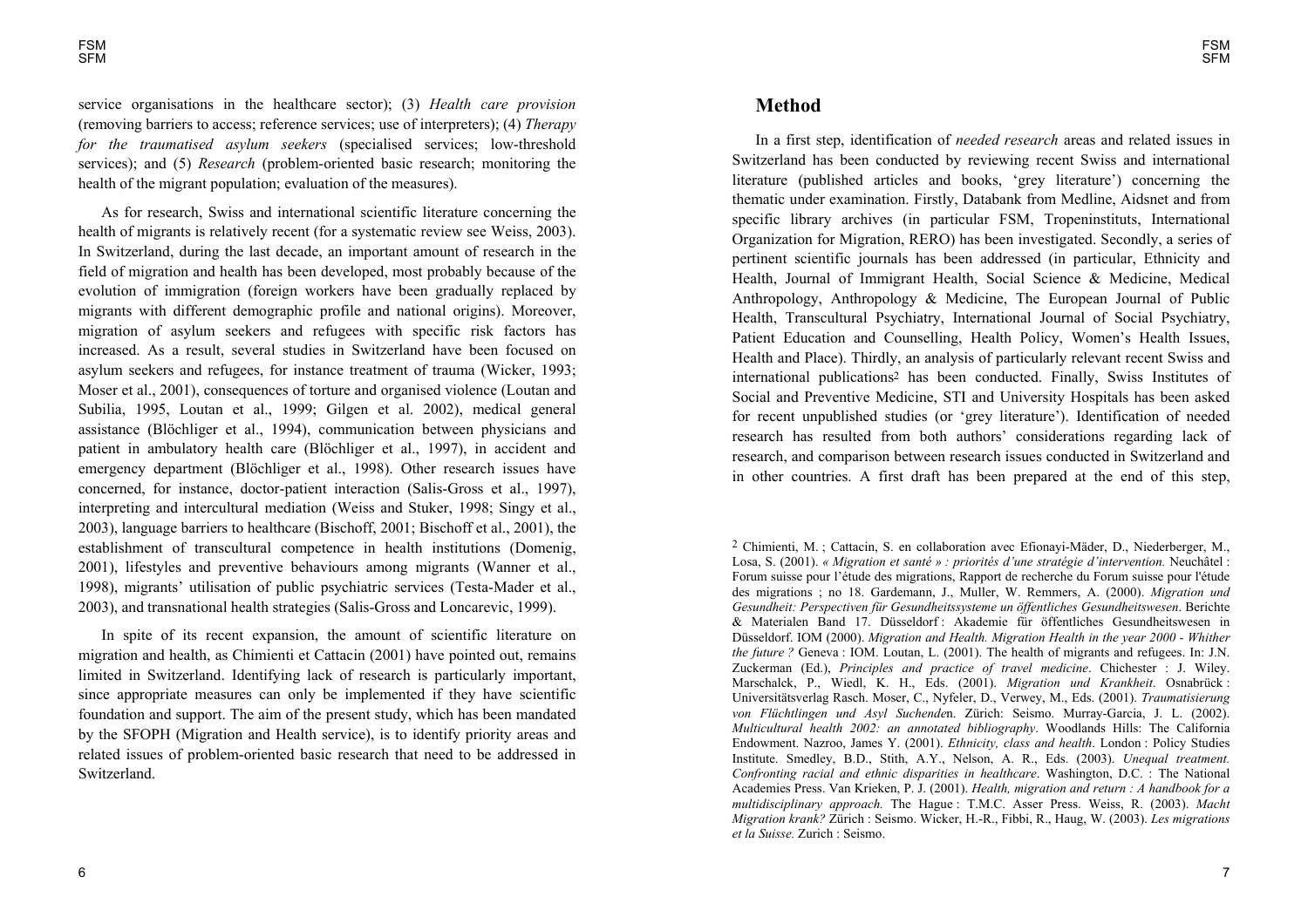reporting four identified areas of needed research and a series of related issues (cf. Appendix 1).

In a second step, *priority research* areas and related issues have been identified by external expertises among the catalogue of needed research of the first draft. Ten experts in the field of migration and health, as well as five representatives of relevant institutions (cf. Appendix 2) have been contacted for comments to the first draft, detection of priority research among the selected needed research issues, and for possible identification of alternative priority research issues. As a result of external expertises, modifications have been introduced in the final paper3, and priority research issues in each thematic area have been established.

The paper will indicate<sup>4</sup> both research issues that need to be investigated in the future and recommendations for priority research. Needed research has been divided into four broad thematic areas: (1) Health system; (2) Barriers and disparities in healthcare; (3) Life-world; (4) Monitoring. For each thematic area, specific research issues that need to be further developed will be presented. Priority research (resulting from external expertises) will be indicated in chapter 'Recommendation for priority research'.

As for terminology<sup>5</sup>, the terms 'migrants' will be used in this text to indicate those people who have either come to Switzerland from another country (external migration), or have a direct migration background in their family (offspring of migrants), although this does not mean that they all have similar level of entitlements (e.g. legal status), length of stay (short-term or long-term migration), or health status.

<sup>3</sup> In particular, as a result of external expertise, research issues or paradigm not previously mentioned have been introduced in the final text, and research issues considered as already investigated in Switzerland have been removed. Other modifications have concerned the introduction as well as terminology.

4 In this text, we will focus more on needed research issues rather then on a discussion of existing findings in Swiss and international literature.

5 There is no universally accepted terminology to describe migrants and their offspring. As Bollini and Siem (1995) has pointed out "According to historically and socially determined views on migration, the terms migrants, immigrants, ethnic minorities and ethnic communities may sound perfectly legitimated in one country and offensive or biased in another" (p. 819).

# **1. Understanding the reaction of the healthcare system to pluralistic societies**

This thematic area is expected to highlight research issues that should better illustrate the ways in which the healthcare system react to the pluralistic composition of the Swiss society. Several research issues are linked to this thematic area, in particular doctor-patient relationship; interactions and communication between care providers (medical and non-medical professionals) and patients; patients' and care providers' decision-making and factors affecting the decision-making process; psychosocial issues and emerging interdisciplinary paradigm.

At this level, literature review show that it is essential to better acknowledge how ethnicity and social factors (e.g. gender, legal status, social class) influence patients' interactions with the range of healthcare professionals (medical and non-medical profession) with whom they come into contact. A large amount of research, especially in US (cf. Murray-Garcia, 2002; Smedley et al., 2003), has been focused on the impact of ethnic concordance/discordance between physicians and minority patients on communication, decision-making and mutual perception, and the impact of these variables on health outcomes and satisfaction (Cooper-Patrick et al., 1999; Saha et al., 2000; Cooper and Roter, 2003). As in Switzerland ethnic providers remain a small fraction of the overall healthcare force, ethnic concordance/discordance research may not appear a priority. However, these studies highlight the importance of better documenting social and ethnic factors that affect communication, mutual perception as well as decision-making and service delivery. Further studies should focus on decisionmaking by patients and care providers, on the assessment of care management at different points along the continuum of care, and on the impact of patientprovider interactions on diagnosis and treatments (Smedley et al. 2003). For instance, additional research is needed on provider decision-making heuristics employed in diagnostic evaluation (Wennberg, 1999), and how patients' ethnicity and other social factors such as gender, social class, legal status may influence these decisions. Experimental research has been conducted to assess the extent to which physicians' treatment recommendations differ by patient ethnicity and gender (Schulmann et al., 1999). This research should be expanded to explore how social cognitive processes (e.g. bias, stereotypes, cf. Dovidio,

8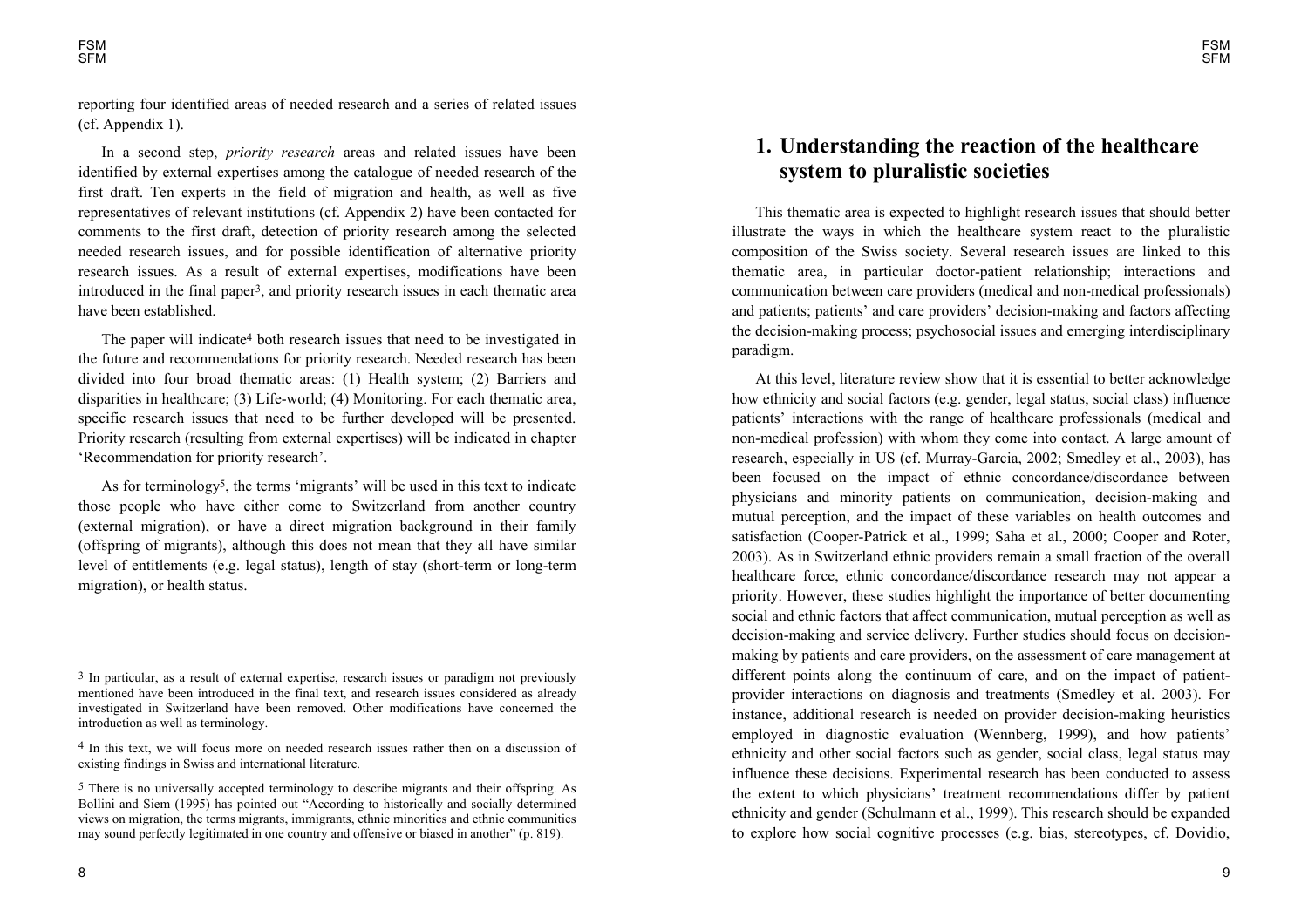1999; Mackie, Devos and Smith, 2000; Operario and Fiske, 2001) may affect patients' and providers' conscious and unconscious perceptions of each other and influence the structure, processes, and outcomes of care (van Ryn and Burke, 2000; Balsa and McGuire, 2001). The attention should also be focused on the impact of ethnicity and social factors on the quality of patients' and providers' relationship, communication, and interaction (Krupat et al. 1999; Cooper-Patrick et al., 2000; Cooper and Roter, 2003), for instance in terms of symmetrical or asymmetrical relationship, empathy, mutual comprehension, treatment's observance, symptoms expression, mutual trust (cf. the reference to 'patient-centeredness' in medical communication research, Mead and Bower, 2000; Sullivan, 2003). To this respect, a better definition of communication and interaction quality's criterions is needed -matching both providers' and patients' perceptions and needs- also in order to identify to which extent particular characteristics of the interaction/communication process affect diagnosis, treatments and health outcomes. In addition, further research should better determine whether structural, institutional and organisational factors of healthcare settings affect the content of care and quality of communication for migrant patients (Weiss, 2003).

As Smedley and collegues (2003) have pointed out, it is worth noting that within the vast majority of research that documents ethnic disparities in care, decision-making and communication processes have been focused on the role of the physician. This fail to consider that much of healthcare is provided by nonphysician professionals (e.g. nurses, occupational and rehabilitation therapists, psychologists, social workers). The roles of other hospital and clinical staff (receptionists, community interpreters, intercultural mediators) are also central in contributing to the 'climate' in which care is delivered. These professionals play a significant role in conveying messages of respect and dignity and in influencing how patients feel about the healthcare setting (Habermann, 2000; Kingsley, 2001). Research is needed to assess how these individuals perceive, interact and communicate with migrants, and how patients respond to them.

Further research should also assess how educational programs can improve staffs' (physicians and non-physicians) attitudes, behaviours, and communication with migrants (e.g. transcultural communication, Luckman and Tindell Nobles, 1999; transcultural education, cf. Donini-Lenhoff and Hendrick, 2000; Nunez, 2000). The development of questionnaires or other forms of selfassessment to measure care providers' attitudes and stereotypes is also recommended (Paniagua et al., 2000). Research is critically needed in order to

study interactions, forms of communication and problems of contact between migrants and the range of healthcare professionals (Smedley et al., 2003). To this respect, it is also essential to better clarify legal, structural and financial possibilities of the healthcare system for the improvement of the communication process with migrants (Weiss, 2003). Further, strategies to increase migrants patients' ability to participate in treatment decisions and empower them as selfadvocates within the healthcare system should be studied (Roter and al, 1998). It is important that such research are conducted in active collaboration with ethnic communities and representative associations, in order to match cultural knowledge and traditions that may serve as source of strength in the effort to empower migrant patients.

Another major challenge for the healthcare system is how to deal with mental suffering and psychosocial problems of migrants. First of all, lack of data concerning psychosocial health problems of migrants is observed (Chimienti and Cattacin, 2001). In fact, hospital discharge records and physicians reports do not generally yield data concerning migrants' specificities. The absence of these data does not permit to have a clear view of the most frequent psychosocial problems of migrant patients. Therefore, research is needed in order to set up statistical data concerning the most common psychosocial health problems of migrants that takes into account a pertinent range of variables differentiating these groups of patients (cf. Bischoff and Wanner, 2003). Representative surveys concerning the psychosocial health of different groups of migrants are also required. A lack of psychosocial and medical case-control studies on specific risks linked to migration for different groups of migrants is also noticed in the literature (Weiss, 2003). In addition, research that aims the verification of the impact on mental and psychosocial health of a series of variables linked to migration (e.g. language proficiency, legal status, integration, motivation of migration, expectancies and attitudes relatives to the host country, social policies) is required (Zenker, 2000).

Research is critically needed also for culturally sensitive diagnosis and treatments of psychosocial sufferings, and for the comprehension of theirs causal factors (etiology). Concerning diagnosis, a further development of innovative multidisciplinary lines of research is demanded in order to assess early diagnostic of psychosocial morbidities related to migration (Riecken, 2001). As for psychosocial treatment and assistance, it is important to better analyse the possibilities and difficulties of care giving to migrants in the realm of medical and hospital practices (Weiss, 2003). Innovative and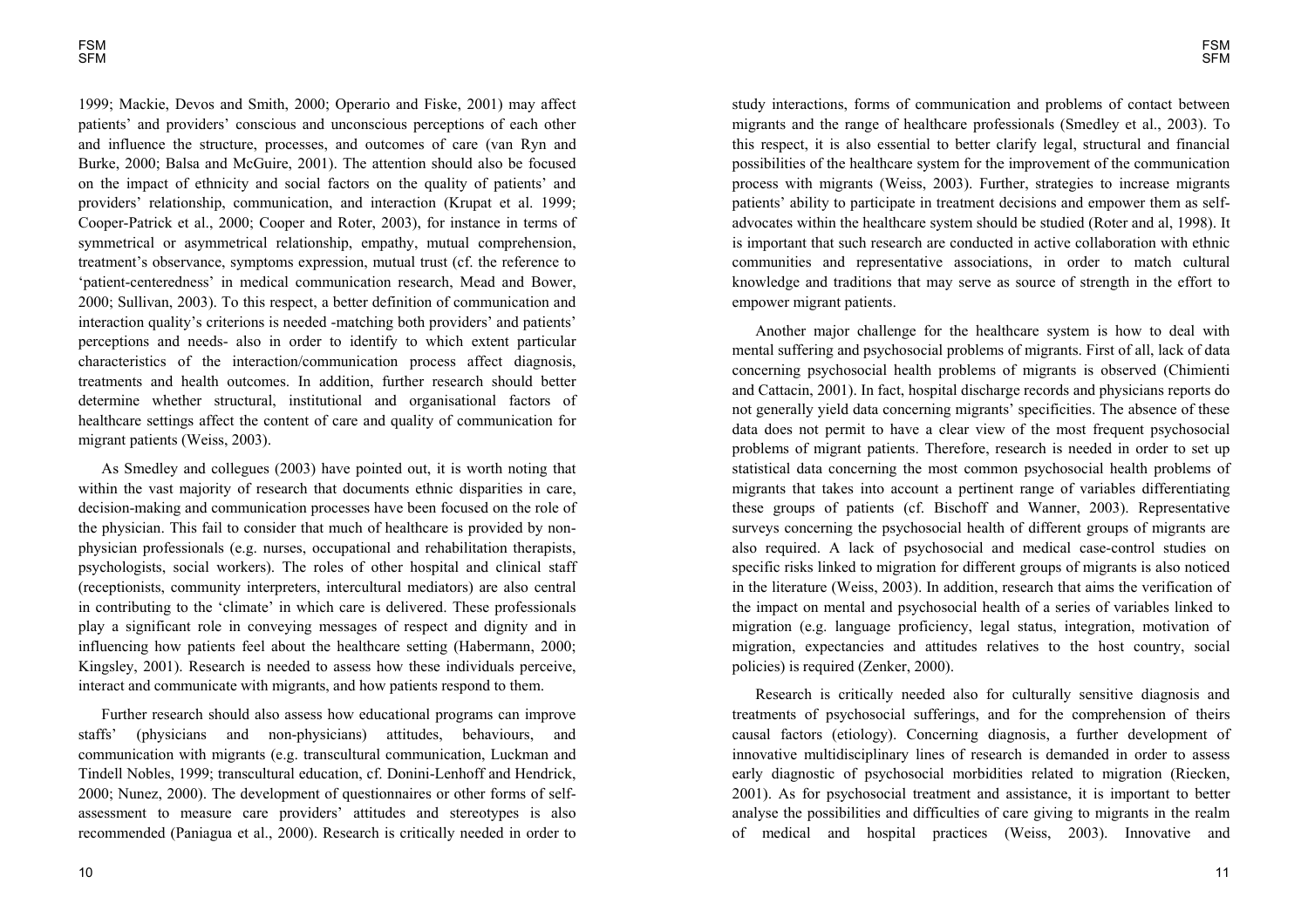multidisciplinary models of psychosocial treatment and assistance should be further developed (Eberding and Schlippe, 2001; Faltermeier, 2001), matching migrants cultural needs and practices as well as their health perceptions (development of a culturally sensitive therapeutic concept). Concerning research aiming to study the etiology of psychosocial problems of migrants, it is necessary to take into account a large variety of variables linked to migration (e.g. language proficiency, legal status, origin, integration, motivation of migration, expectancies and attitudes relatives to the host country, social policies), and to differentiate migrants in distinct relevant demographic categories (e.g. origin, age, gender, social class). In addition, more attention is to be devoted in the future to the development of holistic approaches of diagnosis, etiology and treatment of psychosocial problems of migrants (Watters, 2001). An holistic approach suggests that rather than impose a dualism which seeks to define if the client has a physiological or a psychological problem, it may be more appropriate for clinicians to ask patients for their own view regarding the etiology of their conditions, and choice of treatment.

Emerging interdisciplinary perspectives (e.g. medical anthropology, cultural epidemiology, -integrating anthropology and epidemiology, cf. Weiss, 2001; transcultural psychiatry, a psychological approach of migration -situated at the frontier of psychology, intercultural psychology and health), taking into account the multicultural population composition, should be further developed. Analysis of their potential for interdisciplinary research and intervention in the domain of healthcare and health prevention (or promotion) is recommended, at both conceptual and methodological level (Weiss, 2003). Finally, meanings of healthcare systems' and practices' changes for professionals (e.g. the necessity of collaboration and coordination between medical and social sciences -derived from migration and the multicultural composition of modern societies) should be carefully studied in order to assess and manage potential professional identity crisis or conflicts (Rossi, 2002).

# **2. Understanding barriers and disparities in healthcare**

Migrants have generally reduced access to healthcare in receiving societies for a number of political, administrative and cultural reasons that are not necessarily present for the native population, which vary in different societies and for different minority group. Language, different concepts of health and disease, or the presence of racism and xenophobia are examples of such selective barriers. Barriers to healthcare and under-utilisation of services by migrants is often observed by the literature, both in US and Europe6. The limited availability of interpreter or cultural mediation services in most host countries is believed to pose considerable linguistic and cultural barriers to appropriate medical services, particularly for the most disadvantaged segments of migrant groups (e.g. newcomers, women, elderly). Existing evidence reports that economic and administrative barriers to healthcare prevail in those countries that do not readily grant citizenship, and thus full social and political rights, to settled immigrants (Bollini, 1993). In addition, xenophobia and discrimination within the health services is often reported in the literature (Schulman, 1999; Smedley et al., 2003), both in employment of personnel from ethnic groups and in the delivery of services. Prejudice often assumes that the alien culture is inferior and somehow pathogenic, and patient's behaviour inappropriate (van Ryk and Burke, 2000). The presence of discrimination (and perceived discrimination) creates additional barriers in the utilisation of healthcare services. The level of entitlements for migrants in receiving societies (which is believed to vary according to their legal status in the host society, to social and political rights, and according to the degree of institutional and social discrimination against people of different ethnic backgrounds), is believed to affect both health outcome and access to healthcare (Bollini, 1997). Indeed, more data are needed to document the relationship between level of entitlements

<sup>6</sup> In Switzerland, Wicker and colleagues (1999) reveal that among refugees and asylum seekers of Canton Bern an over-utilisation (in comparison to general population) in somatic medicine, and an under-utilisation of psychiatric services is observed. In Sweden, as reported by a study of Hjernm, Haglung et al. (2001), migrants (in particular victims of organised violence), use health services more than Swedish-born residents.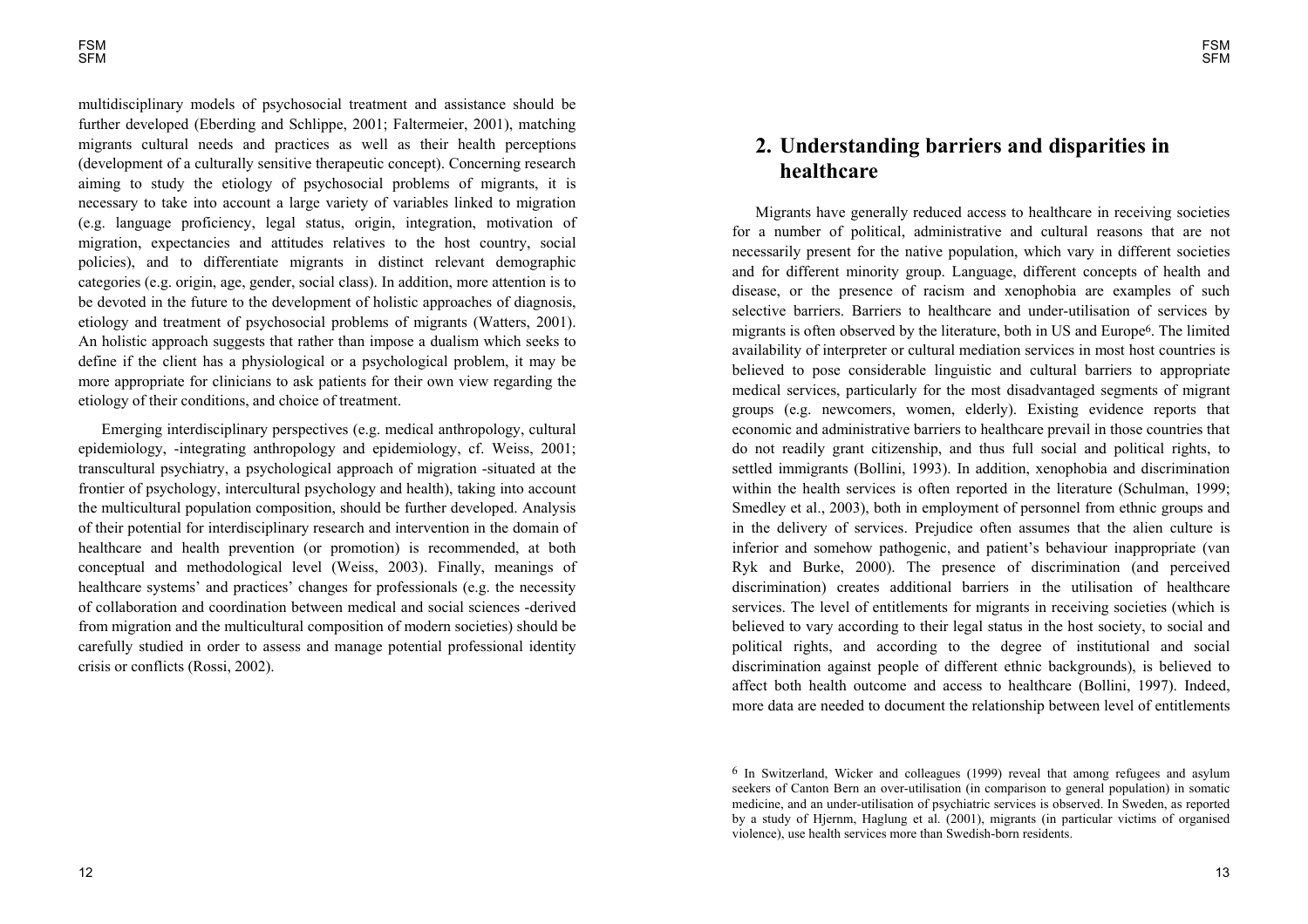of migrants in the host country and access to healthcare, as well as health outcomes, in order to promote effective countermeasures.

The prevailing attitudes and politics toward immigration in receiving countries influence not only migrants' social status and entitlements in the society but also the response of the healthcare system to their specific needs. As Bollini and Siem (1995) have pointed out, two broad categories of reactions are observed in host countries: a 'passive' attitude, in which migrants are expected to make use of the existing health system with no major modification (also if actions are taken for cultural differences and linguistic barriers), and an 'active' attitude, in which the special health needs of migrant communities are acknowledged and actions are taken by the health authorities to ensure that linguistic and cultural barriers are minimized. Research evidence (Bollini, 1993) suggests that an 'active' attitude, in other words the adoption of specific health policies (and the creation of specific services) for migrants, could remove many economic, administrative and linguistic barriers to access to health care. This pluralistic (or multicultural) approach7 has been accompanied in some receiving countries (e.g. Australia, Canada) by the development and improvement of services for migrants, and increased recognition of the need for services to cater for the cultural diversity of the population.

Nevertheless, an overemphasis on culture at the expense of other social determinants of health and access to the health system such as socio-economic status, gender or the broad social policy context (Watters, 2001) is criticized in the literature (Ahmad, 1996; Eastmond, 1998; Dozon and Fassin, 2001). Focus on the idiosyncrasies of different cultures in a stereotypical way is believed to lead to situations where culture is seen as the cause of health disparities, which in turns results in a tendency to blame the victims. In addition, it is argued that variation within the cultures may be greater than variation between cultures. This literature should not be interpreted as minimising the importance of culture. Rather, it suggests that effective services will depend on taking into account the actual rather then perceived sources of diversity within and between communities. Specific health services should be developed on an analysis of community needs, rather then on the assumption of primary differences between

14

populations on the basis of culture. Research aiming the recognition and assessment of a diversity of needs within and between communities is expected to lead to a more evidence-based approach to specific services design, matching communities' needs, health perceptions, and current pattern of utilisation (Kelaher and Manderson, 2000). As Watters (2001) has suggested, the establishment of focus group may be a useful mean of prioritising proposals for the setting up of specific services relating to communities' health and social needs, countering the prevalence of stereotypical ways and assumptions regarding needs of particular migrant groups or communities.

The role of language as an important barrier to healthcare has been largely documented in the literature, both Swiss (Bischoff, Tonnerre et al., 1999; Toscani, Loutan and Stalder, 2000; Bischoff, Loutan and Stalder, 2001; Bischoff, 2001; Graz et al., 2002) and international (Morales et al., 1999; Pitkin and Baker, 2000; Bowen, 2001; Robinson and Gilmartin, 2002; Murray-Garcia, 2002). However, less research attention has been devoted to assessing intervention efforts then to understand the extent of barriers to healthcare. More research efforts should be focused on intervention strategies such as transcultural education and communication training for healthcare providers (Purnell and Paulanka, 1998; Canales, 2000; Robins, White et al., 2001; Smedley et al. 2003), community interpreting and intercultural mediation (Jacobs, Landeral et al. 2001; Nierkens, Krumeich et al., 2002; Singy, Weber and Guex, 2003). As Bischoff (2001) has pointed out, research is expected to assess not only the effectiveness of these interventions in reducing gaps in appropriate care delivery and healthcare access (as well as health outcomes), but also their cost-effectiveness and the extent to which these interventions result in organizational and institution-level changes to improve care for migrant patients. Qualitative research is also needed with input from medical anthropology and social sciences. In the area of communication, an adequate quantitative/qualitative mix is essential in obtaining reliable data. Moreover, patients' psychosocial aspects influencing understanding and communication should be more closely analysed, since they shape as well the translation of meaning.

Research is needed also to better clarify the concept of transcultural competence (Domenig, 2001; Donini-Lehnoff and Hedrick, 2000; Nunez; 2000; Carrillo et al., 2000) and its related elements, and to determine the content and forms of transcultural education for the entire range of health professionals (medical and social care providers, nurses, therapists, interpreters, cultural

<sup>7</sup> A debate between defenders and detractors of a pluralistic or multicultural approach exists in the literature (Schnapper, 2000; for an articulation cf. Kälin, 2003), also in Switzerland (e.g. defenders and critics of cultural mediation).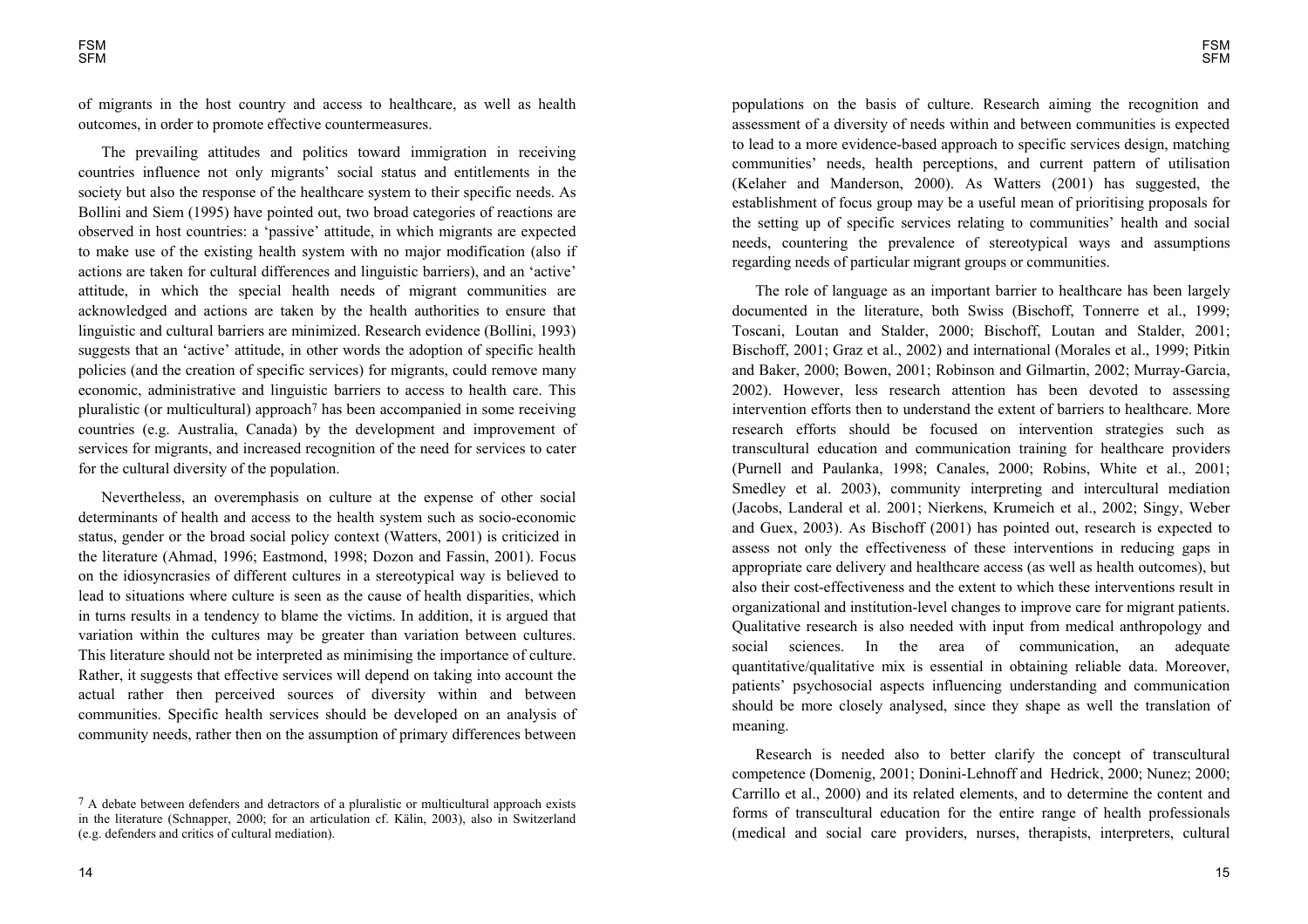mediators, and so on). Comparative studies on different existing models of transcultural or cultural competence (see also the concept of 'cultural humility' which is intended to replace 'cultural competence' in incorporating a lifelong commitment to self-evaluation, self-critique and non-paternalistic interaction instead of a finite body of knowledge, cf. Trevalon and Murray-Garcia, 1998) should also be conducted, in order to assess their impact on health outcome and access to health care (and on patients' and care providers' satisfaction).

The impact of economic and legal barriers to healthcare access (e.g. immigration law restrictions, legal status, insurance system) should also be further documented (Weiss, 2003). Moreover, it seems necessary to better understand the extent to which perceived discrimination and hostility experienced by migrants (both in society and in the healthcare system) has an influence on healthcare utilisation and access (Geiger, 2003). Identification of effective unequal treatment and discrimination in the healthcare system, in particular structural barriers to prevention and care is also considered an important research issue to analyse in further research (Weiss, 2003). Finally, it is worth noting that patient mistrust of care providers (or health treatments) may affect decision to seek care (Smedley et al., 2003). Investigations should therefore assess migrant patients' attitudes toward healthcare providers and services, and examine the influence of such attitudes on healthcare system's utilisation. For instance, according to patients of different cultures high reliance on technology to diagnose illness may be less positively perceived than other health assessment skills as touching the body (Van Dongen and Elema, 2001), pulse taking or discussion about the patient's relationships and current circumstances (Sung, 1999). Further research should also assess appropriate means of addressing possible negative cultural beliefs about care seeking and mistrust of healthcare services, treatments and providers.

# **3. Understanding life-world of migrants**

The delivery of health care in a pluralistic society demands a patient-centred care that takes into account different cultural attitudes, values, beliefs, practices and resources. For instance, culture may affect views about the causes and treatments of illness, when to seek treatment, whom to consult and what treatments are appropriate (Dilworth-Anderson and Gibson, 2000). Research aiming the comprehension of life-world of migrants -in other words theirs health strategies, resources, beliefs and requirements- is especially important for the health care system, to provide adequate prevention and management of health problems, and to better take into account autonomous capacities or health resources (Attia and Marburger, 2000).

The emergence of 'transnational migrant communities' within the advanced pluralistic democracies, that according to theorists of transnational migration (Gold, 2000; Levitt, 2001; Portes, 2001) are made possible because of advances in communication and transportation technologies (air travel, telephones, personal computers and other forms of modern telecommunication), implies the opportunity for migrants to maintain sustained contact with the country of origins (and other receiving countries). Transnational communities generally reflect the movement (psychic and physical) of migrants in and out the community, indicative of a general openness to the influence of both homeland and receiving nations' cultures and social institutions (Kivisto, 2003). As a consequence, a recent trend of research, both in Switzerland (Salis-Gross and Loncarevic, 1999) and at the international level (DeAnne and Hilfinger, 2002), concerns the investigation of the transnational health seeking strategies (both supporting and professional relations) of particular groups of migrants. A strong transnational network at level of household production of health has been shown to exist, both at local or regional level and in other host countries and in the country of origin. Therefore, it is important to understand more the characteristics of such transnational health resources, practices and perspectives (e.g. moving back and forth across informal and formal health care systems, crossing multiple national, cultural and health care systems borders). Further documenting the transnational nature of personal, cultural and political perspective on health and health care and highlighting the layered complexities of migrants' health practices and resources is essential for integrating and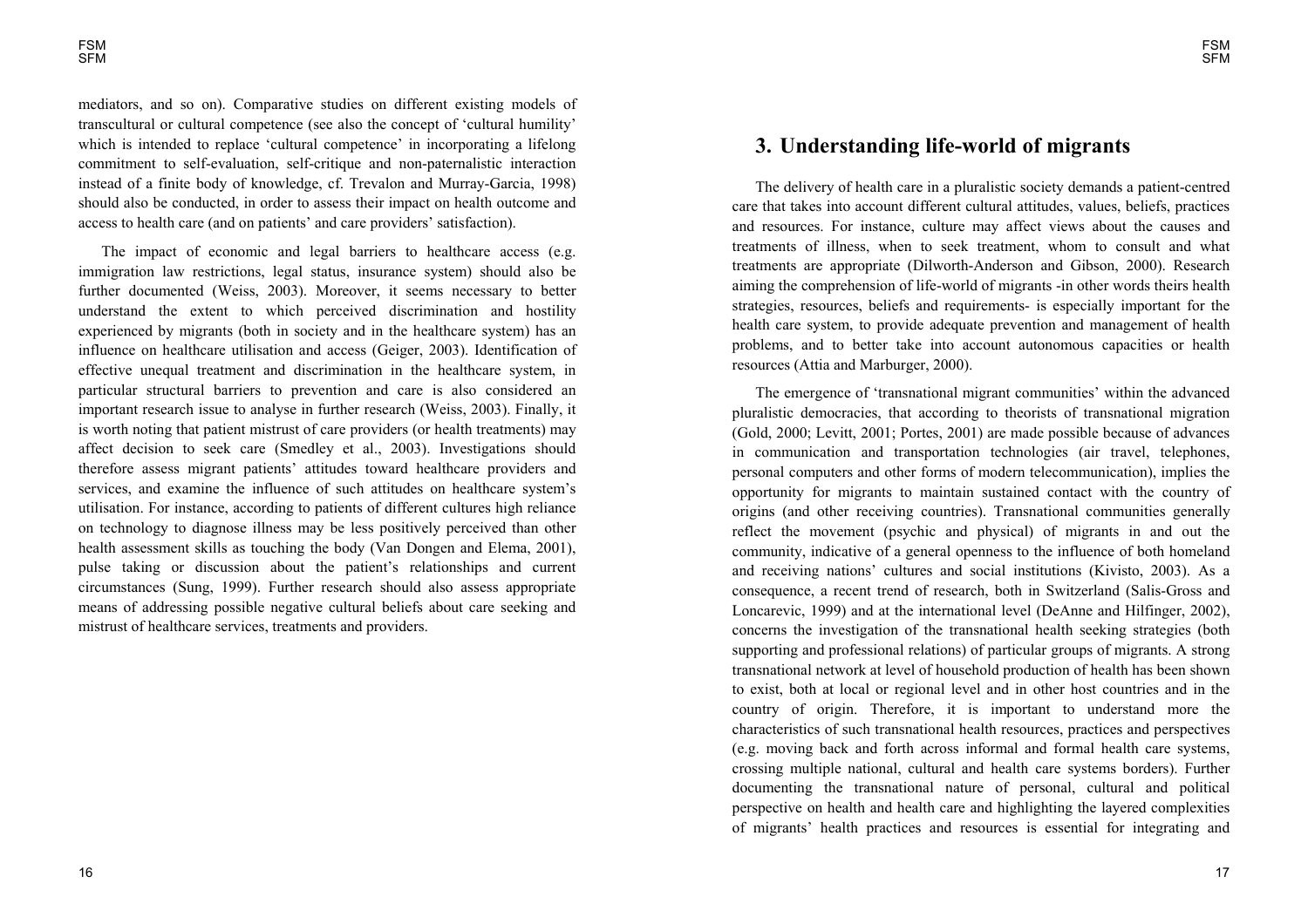supporting such health strategies. Therefore, additional research efforts should be focused on the analysis of the structure of transnational social networks with regard to coping with illness and maintaining health for different communities of migrants, using interdisciplinary approaches and incorporating qualitative narrative research. Such research should expand its methodology to collaboration with researchers in the countries of origin and in other receiving countries. Research concerning the characteristics of alternative health resources (for instance social networks, psychological, emotional and religious resources) of migrants appears also to be necessary, and should be taken into account during interaction between health professionals and migrants patients (Faltermaier, 2001).

Another body of literature at the international level concerns the influence of culture on health behaviour and health care utilisation patterns. Migrants may have their own cultural views of health care and health care practices based on past experience in their countries of origin. For instance, it has been shown in US that immigrant women from the former Soviet Union use massages, teas, and herbal remedies (practices based on those of their country of origin) instead of or prior to seeking health care services in the host country (Ivanov and Buck, 2002). Ideas about the maintenance of health and the treatment of illness may also depend on culture and can be maintained when people migrate. Migrants may prefer the system they are used to, which offers methods that they regard as tried and tested. Each system also influences the way people think about the body and its functions, and their beliefs about treatments and illness. The challenge to health care providers is therefore to identify both healthy and illness behaviour and perceptions for migrants of different cultures in order to improve the delivery of health care services. More research is needed with specific migrant populations to learn about their cultural patterns of health care utilisation, practices and beliefs. Further studies should be conducted also on the functions and resources of migrants' perception (and representations) of health and illness (Weiss, 2003; Muthny, 2001), also in order to reinforce their position within the health system and to orient health prevention and promotion following specific cultural health resources, beliefs and representations.

The reliance on medical systems other than allopathic medicine should also be better documented among migrants (Dein and Sembhi, 2001). Allopathic medicine is neither the primary or sole source of information on how to maintain health, nor the only system that migrant patients turn to when they are ill (Henley and Schott, 1999; Janes, 2002; Frank and Stollberg, 2002). Studying the type, the extent and the context of use of traditional medical systems (and in particular patterns of parallel utilisation of allopathic medicine and traditional medicine) among migrants is important for a better understanding and valorisation of their health practices, but also for a more adequate delivery of healthcare.

Another line of research that has recently become a topic of concern and systematic studies is the relationship between migration and health risks related to the global process of migration before migration (imported illness, imported protector or risky behaviour), during migration (smuggling, cf. Gushulak and MacPherson, 2000), after migration (new protector or risky behaviour) and possible return or strategy of re-emigration (van Krieken, 2001; Gushulak, 2001). Each step of the migration process points to potential health risks, both mental and physical. Further studies are indeed necessary in order to better analyse health risks associated with the global and dynamic process of migration (Chimienti and Cattacin, 2001), with breaks caused by migration and with particular kind of integration strategies (Riecken, 2001, Schmitz, 2001). The fact that several families and individuals who do migrate actually succeed in creating viable lifestyles for themselves implies that systematic investigation of protective factors facilitative of integration success (for instance success of the migratory project) is extremely important in order to build the necessary conditions of societal integration (Fisek, 2001). More studies are needed to further document the relationship between integration and health (both with respect to positive and negative health outcomes), its socio-cultural variations, causal factors and components (Lee et al., 2000; Schmitz, 2001; Riecken, 2001). In addition, the importance of taking into account the impact of the migration history on illness and health experience is mentioned (Sanella, 2002).

The importance of conducting research on the quality of life (and resources, social-networks) of migrants is also stressed, according to specificities linked to origin, age, social class, legal status and gender (Weiss, 2003). Finally, an important issue to further investigate for a better comprehension of migrants life world is religious beliefs and practices and their relation to health (Mueller et al., 2001). Religion may provide essential meaning, spiritual support and moral guidance; it may influence practical aspects of daily life, and is indeed a mark of community membership. Research evidence (Mohd et al., 2002) shows for example the effectiveness of incorporating socio-cultural and religious aspects in the management of psychosocial problems among migrants with a strong religious background. More investigations should be conducted around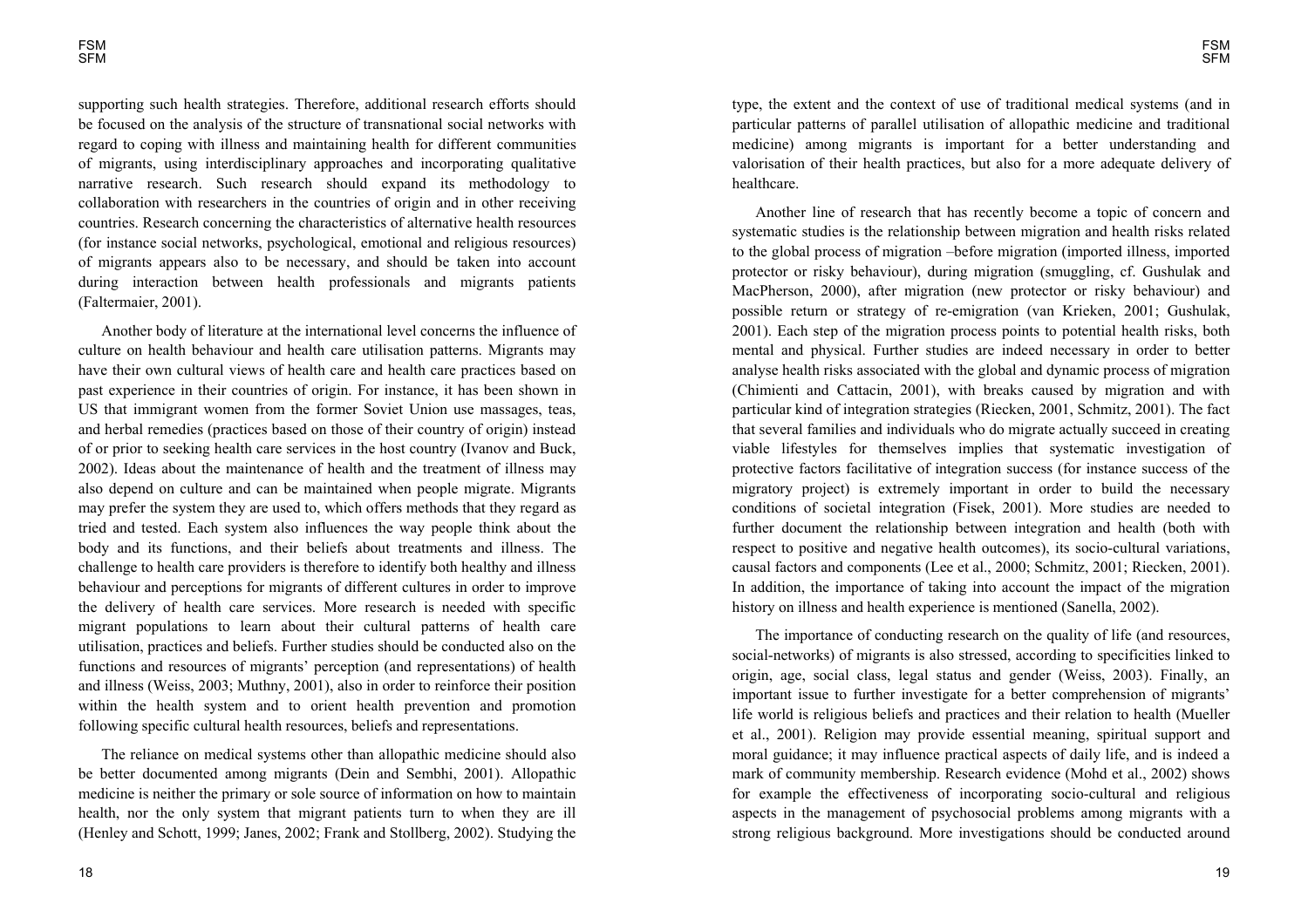the relationship between religion and health. For instance, the interaction between particular kind of severe or chronic illness and religious or spiritual search for meaning should be better documented (Benoist and Massé, 2002). In the same vein, the impact of particular religious beliefs over attitudes concerning health and illness, choice of treatment, treatments' observance, reaction to illness (e.g. fatalism, coping) should receive more attention in future research (Henley and Schott, 1999). As the experience of migration or belonging to a religious minority can sometimes deepen religious faith and lead to rediscover the meaning and importance of religious roots, or lessen religious faith and practices, analysing the impact of such reactions on community identification, socialisation (both inside and outside the cultural community) and health outcomes can improve the understanding of migrants' life-world.

# **4. Monitoring**

Lack of healthcare data that take into account the diversity of the migrant population is observed in Switzerland (like in other countries), as well as lack of monitoring concerning needs of specific groups of migrants (Chimienti and Cattacin, 2001). It is therefore extremely important to better consider in the future the diversity of the migrant population, and proceed to targeted analysis (Bischoff and Wanner, 2003). The collection and reporting of healthcare information by patient origin (and other relevant variables, e.g. demographic characteristics, length of stay, legal status) is an important step in monitoring health disparities and progress in eliminating these disparities. In addition, statistical routine concerning health status and level of mortality of the population should include resident migrants (Chimienti and Cattacin, 2001). The collection of data concerning treatment and assistance of migrants (not only in institutions of the public health system, but also among private doctors and institutions of the social system) is also required (Weiss, 2003). Such data is important to identify the most common health problems among migrants and to define priority interventions.

Regularly monitoring health needs (also concerning actions and information) of specific groups or communities of migrants is also crucial in order to improve both health prevention (and promotion) and quality of care. Monitoring the interventions in the health system is also assumed to be very important (Dreachslin, 1999; Shaw-Taylor, 2002). Efforts should be spend for example in monitoring the adequacy of the quality of care with respect to migrants' and communities' needs. Research is needed also for monitoring the quality of communication and interaction between care providers and migrant patients (Smedley, 2003), and for a better definition of such quality standards (matching both care providers and patients needs). As it is the most recognised and widely used measure of effectiveness of provider-patient communication and appears to be strongly correlated with quality of care (Donabedian, 1988), patients' satisfaction is extremely important to measure. Interventions aiming the improvement of the quality of communication (and interaction) should also be monitored, with respect to patients and providers satisfaction (Smedley, 2003). Moreover, monitoring of psychosocial treatment and assistance to migrants is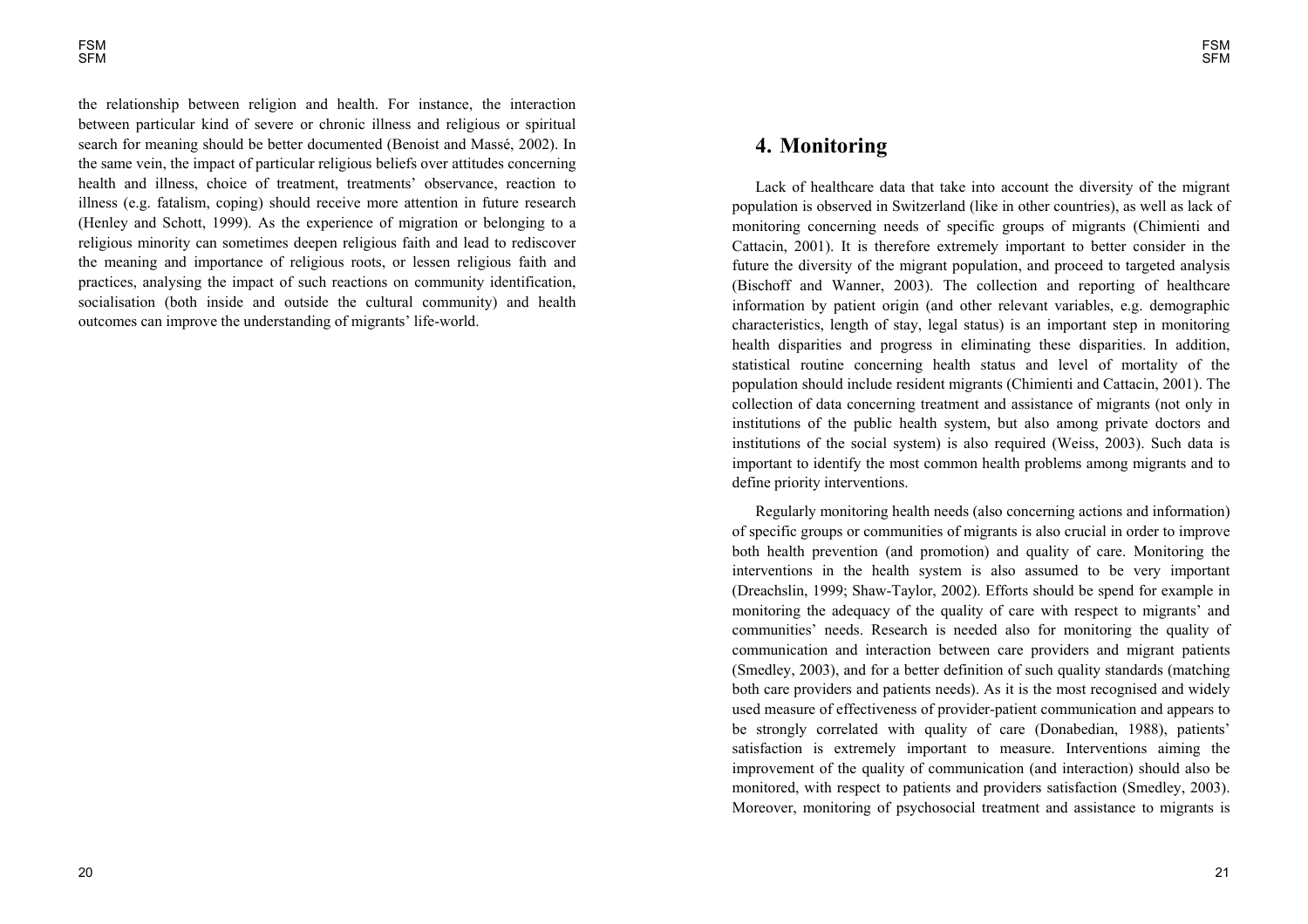considered very important (Weiss, 2003), as well as the adequacy of different concepts of treatment and assistance according to the needs of migrant patients.

With the future systematic introduction of community interpretation and intercultural mediation in health care institutions with high attendance of migrant patients, the impact of community interpreters and intercultural mediators in the care provided has to be closely monitored. Several issues have been identified as needing further research in Switzerland (Bischoff, 2001). In particular, it is necessary to measure the impact of professional community interpreters and cultural mediators in terms of the quality of care. So far, mainly the negative impact of non-professional interpreters or mediators has been documented. Discourse analysis of professional interpreter-mediated patientprovider communication is also identified as necessary. It would be useful to provide evidence of what are the indicators of high quality interpretation and mediation, according to the health professional, the patient and the professional interpreter/mediator. This could contribute to the redefinition of quality health care community interpreting and intercultural mediation. Further monitoring the effect of language barriers is also believed to be essential, in particular concerning patient satisfaction, health care utilisation and observance, by comparing allophone patients with local language speakers, and by measuring the variables related to interpreting and cultural mediation (presence/absence of professional interpreter/mediator, type of professional, language concordance). Monitoring of interpreters' and cultural mediators' training programmes, their work in a medical setting, the handling of communication, negotiation, triadic relationship, and mediation aspects would be extremely important. Monitoring of health professionals' performances of communicating with migrant patients and measuring patients' satisfaction are very useful indicators of health care interpreting and cultural mediation.

As for epidemiological studies, need for an elaborated epidemiological research is often mentioned in the literature (Rieken, 2001; Aspinall, 2000), in order to determine prevalence and incidence of psychic and psychosocial problems among different groups of migrants, and to compare relative degrees of prevalence and incidence to those of the population in the countries of origin. Such epidemiological research should integrate the methods of cultural epidemiology (Weiss, 2001; Weiss, Cohen and Eisenberg, 2001), mixing quantitative and qualitative approaches, in order to provide cultural sensitive information about illness experience (patterns of distress), meaning (perceived causes), and associated behaviour (risk related and help seeking) to complement

epidemiological rates of mental and psychosocial disorders. Need is also expressed for a deeper epidemiological knowledge at the international level. As Chimienti and Cattacin (2001) have pointed out, further epidemiological studies are also required for the monitoring (and comprehension) of differences in health status between native and migrant populations (e.g. higher prenatal level of mortality among migrant women, health status of women of the new migration, health at work, health of elderly). Finally, qualitative data on specific groups with limited access to healthcare (e.g. illegal migrants) is considered to be extremely important.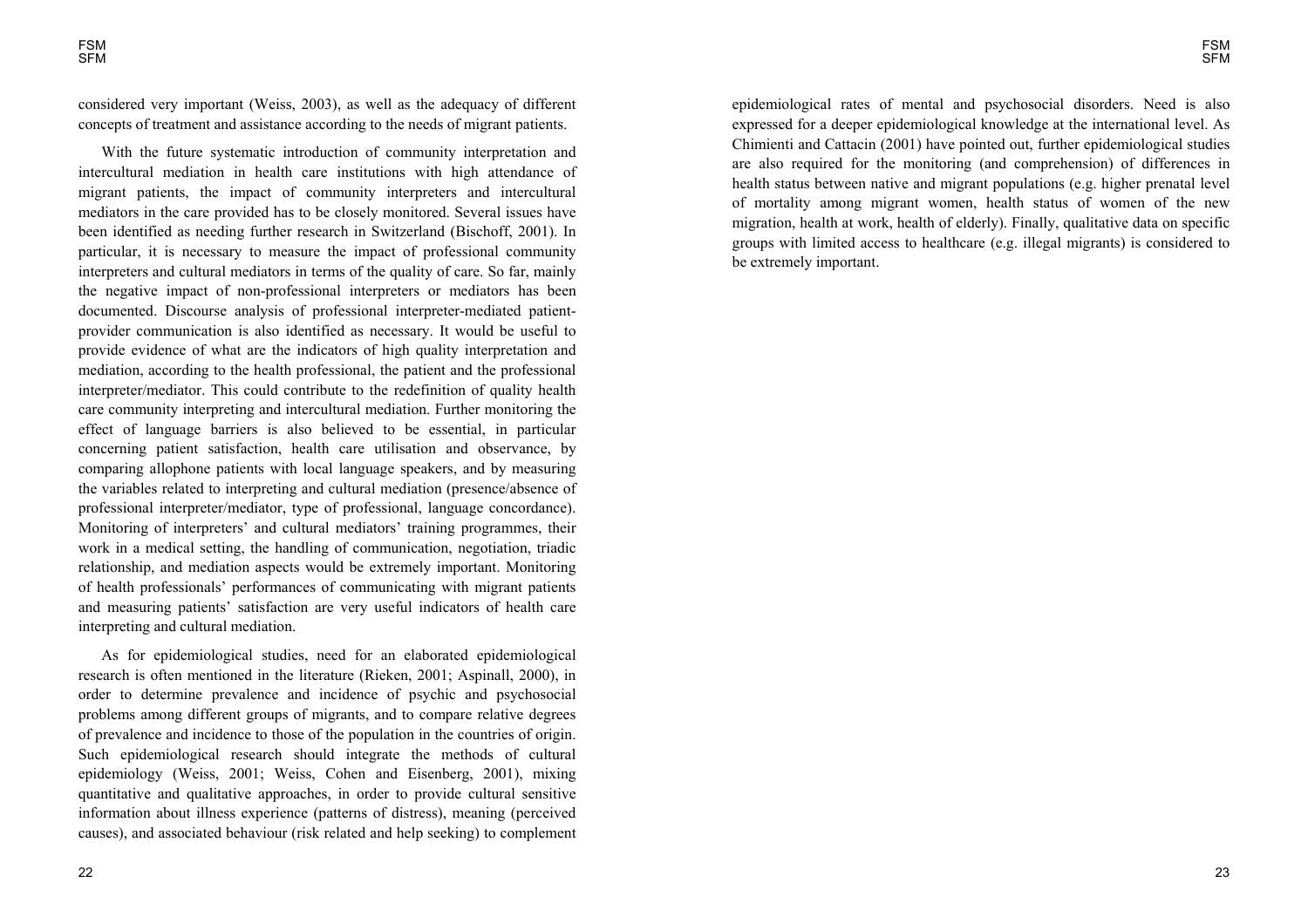# **Recommendations for priority research**

In Switzerland, research on the thematic field of migration and health is quite recent and need therefore to be broadly developed. Special effort is to be devoted to interdisciplinary research paradigms and methods (using both quantitative and qualitative approaches), in order to further articulate medical and social sciences perspectives. The emergence of innovative interdisciplinary paradigm, for instance transcultural psychiatry, cultural epidemiology, medical anthropology, is particularly promising, and should be expanded in the future in order to better integrate transcultural research with migration and health research (cf. Weiss, 2003).

Our discussion of needed research has contributed to show that further research efforts should be focused on four thematic areas. As for the reaction of the healthcare system to pluralistic societies, it's essential to better understand how migrant patients' interact and communicate with the entire range of healthcare providers, and how ethnicity and other social factors influence the communication and the care delivery process. Research is required as well to increase knowledge on migrants' psychosocial problems, and to improve psychosocial treatment and assistance. A deeper understanding of barriers and disparities in healthcare is also important, as well as the assessment of interventions to reduce barriers. Further research is needed for a better comprehension of migrants' life-world, health strategies, resources, beliefs and requirements, both for valorisation of their autonomous capacities and to provide adequate management of their health problems. Finally, developing monitoring systems on migration and health is considered to be a priority. Monitoring efforts and epidemiological data should be developed according to international research, in order to favour international compatibility and comparability.

In the same vein, research on migration and health should be linked to an international perspective. Research design should comprehend, when possible, comparisons between different groups of migrants, between migrants and the Swiss population, and between Switzerland and other receiving countries. As basic research has to be problem-oriented, particular effort is to be devoted to research valorisation.

For each thematic area, the following issues have been identified by external expertise as priority research.

### **Recommendation 1: Conduct further research to understand the reaction of the healthcare system to pluralistic societies.**

- Further understand how patients' ethnicity and social factors (e.g. gender, legal status, social class) influence diagnosis, treatment and health outcomes, as well as the quality of patient-provider interaction and communication. A better definition of communication and interaction quality's criterions is needed, also in order to identify which characteristics of interaction/communication affect diagnosis, treatment and health outcomes.
- Better determine structural, institutional and organisational factors of healthcare settings affecting the content and quality of communication and care.
- Study further strategies to increase migrants' (and communities', representative associations) ability to participate in decisions and empower them as self-advocates within the healthcare system.
- Assess the impact on psychosocial health of a series of variables linked to migration (e.g. language proficiency, legal status, origin, integration, motives of migration, expectancies and attitudes relatives to the hostcountry).
- Analyse the potentials and difficulties of psychosocial treatment and assistance to migrants in the realm of medical and hospital practices.
- Further develop innovative and multidisciplinary models of psychosocial treatment and assistance, matching migrants' cultural needs, beliefs, practices and health perceptions (development of a culturally adequate therapeutic concept).

### **Recommendation 2. Conduct further research in order to better understand barriers and disparities in healthcare.**

• Further document the relationship between migrants' level of entitlements (e.g. legal status in the host society, insurance system, social and political rights, degree of institutional and social discrimination), access to health care and health outcomes.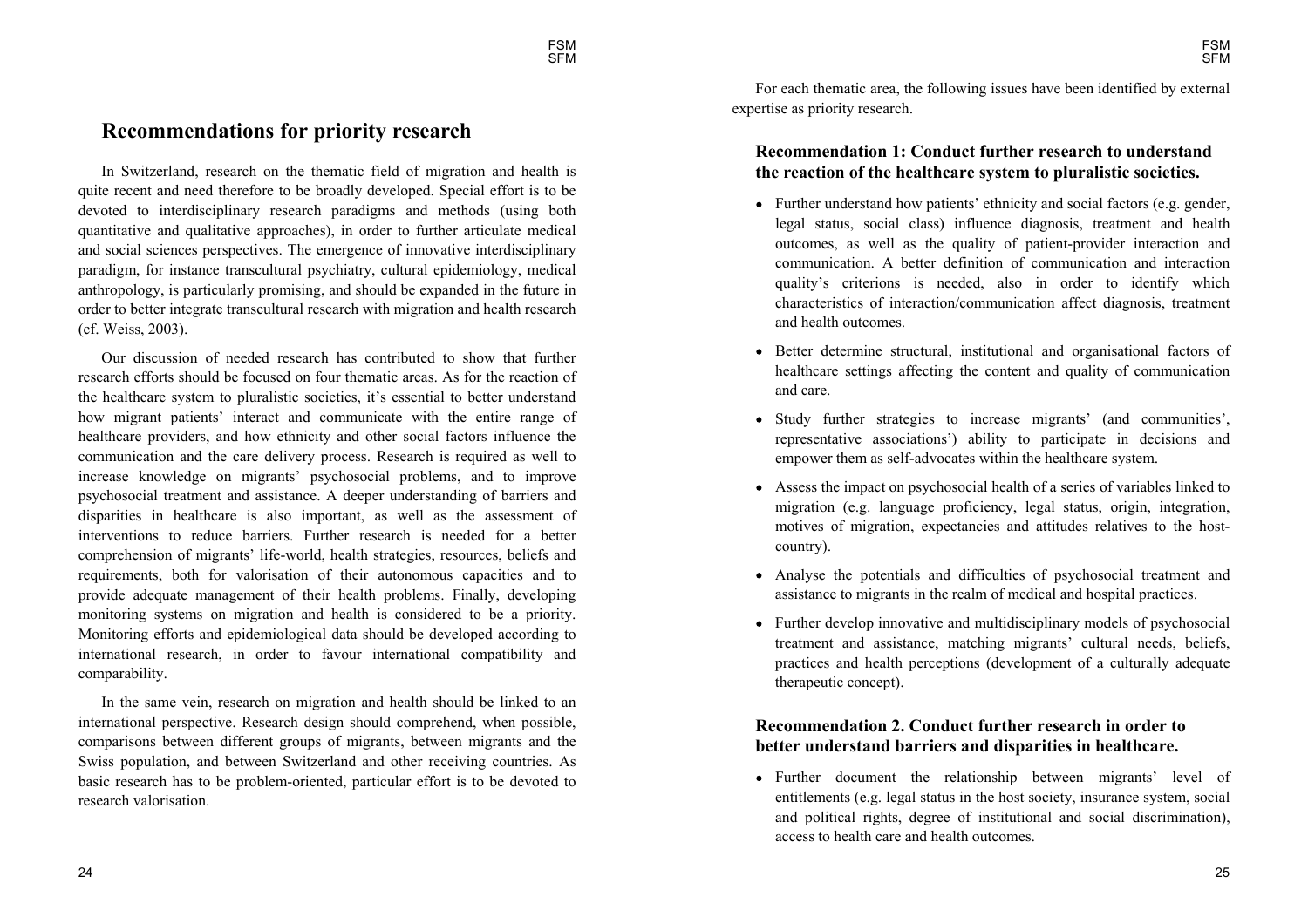- Better take into account actual rather then perceived sources of diversity within and between communities. Recognition and assessment of differences (e.g. focus group), is expected to lead to a more evidencebased approach to services design respectful of communities' perceptions and needs.
- Research is required to measure the cost-effectiveness of interventions to reduce barriers (e.g. community interpretation and intercultural mediation) and the extent to which these interventions result in organisational and institution-level changes to improve care for migrants patients.
- Clarify the concept of transcultural competence and its related elements, and define the content and forms of transcultural education for the entire range of health professionals. Comparative studies on different existing models of transcultural competence should also be conducted to assess their impact on access to healthcare, health outcomes and patients' and providers' satisfaction.
- Better understand the extent to which perceived discrimination and hostility (both in society and in the healthcare system) influence healthcare utilisation and access. Further identify effective unequal treatment and discrimination in the healthcare system (in particular structural barriers to prevention and care).

### **Recommendation 3. Conduct further research to understand life-world of migrants.**

- Further analyse the structure of transnational social networks with regards to coping with illness and maintaining health for different communities of migrants (using interdisciplinary approaches and incorporating qualitative narrative research). Expand methodology to collaboration with researchers in countries of origin and in other receiving countries.
- Assess the characteristics of other kind of health resources (e.g. social networks, traditional health systems, religion, psychological and emotional resources), to be taken into account during interaction between health professionals and migrant patients.
- Study health risks in the life of migrants associated with breaks caused by migration and with particular kind of integrative strategies.
- Systematic investigation of protective factors facilitative of integrative success among migrants.
- Further document the relationship between integration and health (with respect to both positive and negative outcomes), its intercultural variations, causal factors and components.

### **Recommendation 4. Develop monitoring systems on migration and health.**

- Statistical routines concerning health status and level of mortality of the population should include resident migrants. Collect and report healthcare information by patients' origin and other relevant variables (e.g. demographic characteristics, length of stay, legal status), in institutions of the public health system, among private doctors, and institutions of the social system.
- Monitoring the quality of communication between the entire range of care providers and migrant patients. Define standards of high quality communication (matching both patients' and providers' needs).
- Measure migrant patients' satisfaction with respect to the quality of care (e.g. communication, diagnosis, treatment, follow up).
- Monitoring of psychosocial treatment and assistance to migrants, and the adequacy of different concept of treatment and assistance according to the needs of migrants patients.
- Measure the impact of professional community interpreters and intercultural mediators in terms of the quality of care. Define standards of high quality community interpretation and intercultural mediation (according to health professionals, patients, and professional interpreters/mediators).
- Conduct an elaborated epidemiological research (with combination of quantitative and qualitative approaches, cf. cultural epidemiology) to determine prevalence and incidence of psychic and psychosocial problems among different groups of migrants, and for comparison with populations in the country of origin.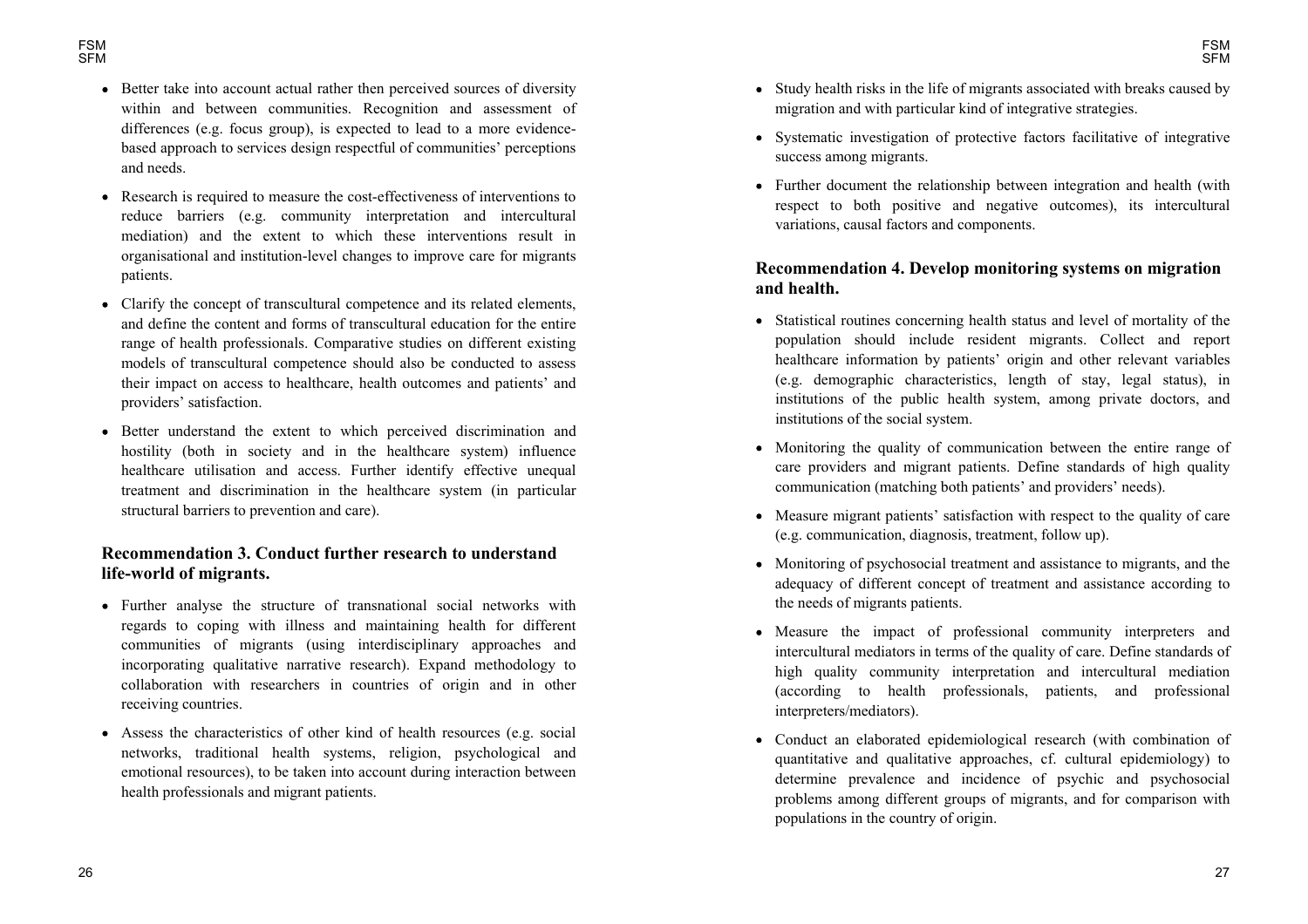• Qualitative data on specific groups with limited access to healthcare (e.g. *sans papiers*) for monitoring their health status and health needs.

# **References**

- Ahmad, W.I.U. (1996). The trouble with culture. In: D. Kelleher, S. Hillier (Eds.), *Researching cultural differences in health*. London: Routledge.
- Attia, I. and Marburger, H. (2000). *Alltag und Lebenswelten von Migrantenjugendlichen*. Frankfurt: IKO-Verlag für interkulturelle Kommunikation.
- Aspinall, P.J. (2000). The new 2001 census question set in cultural characteristics: Is it useful for the monitoring of the health status of people from ethnic groups in Britain? *Ethnicity and Health, 1 (5)*, 33-40.
- Balsa, A. and McGuire, T.G. (2001). *Prejudice, uncertainty and stereotypes as sources of health care disparities*. Boston: Boston University.
- Benoist, J. and Massé, R., Eds. (2002). *Convocations thérapeutiques du sacré*. Paris: Karthala.
- Bernstein, J., Bernstein, E. et al. (2002). Trained medical interpreters in the emergency department: Effetcs on services, subsequent charges, and followup. *Journal of Immigrant Health, 4 (4)*, 171-176.
- Bischoff, A. (2001). *Overcoming language barriers to health care in Switzerland*. Basel: Universität Basel.
- Bischoff, A., Loutan, L. and Stadler, H. (2001). Von einer Sprache zur anderen: Kommunication mit fremdssprachigen Patienten in einer medizinischen Policlinik. *Soziale Medizin, 28(3)*, 32-37.
- Bischoff, A., Tonnerre, C., Loutan, L. and Stalder, H. (1999). Language difficulties in an outpatient clinic in Switzerland. *Sozial und Präventivmedizin, 44(6)*, 283-287.
- Bischoff, A. and Wanner, P. (2003). *Ein Gesundheitsmonitoring von MigrantInnen. Sinnvoll? Machbar? Realistisch?* FSM: Forschungsbericht.
- Blöchiger, C., Junghanss, T, Weiss, R. et al. (1994). *Gesundheitsprobleme und allgemeinmedizinische Versorgung von Asylsuchenden und Flüchtlingen in der Schweiz aus hausärztlicher Sicht.* Basel: Schweizerisches Tropeninstitut.
- Blöchiger, C., Tanner, M., Hatzt, C. and Junghanss, T. (1997). Asylum seekers and refugees in ambulatory healthcare: communication between physician and patient. *Schweiz Rundsch Med Prax, 86(19),* 800-810.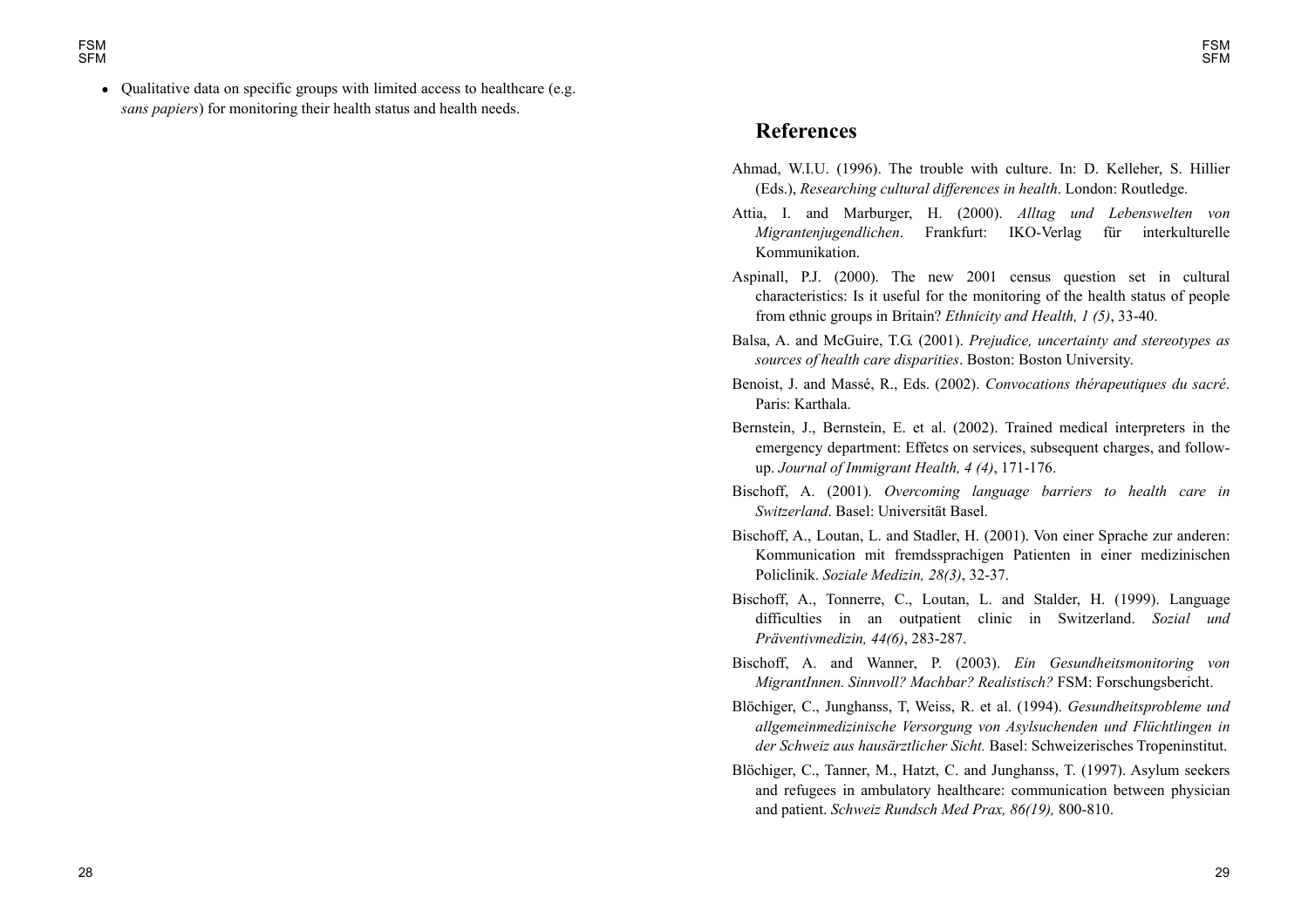- Blöchiger, C., Junghanss, T., Weiss, R. et al. (1998). Asylsuchende und Flüchtlinge in der hausärztlichen Praxis: Probleme und Entwicklungsmöglichkeiten. *Sozial- und Präventivmedizin, 43(1)*, 18-28.
- Bollini, P. (1993). Health policies for immigrant populations in the 1990's. A comparative study in seven receiving countries. *Innovation in Social Science Research, 6,* 101.
- Bollini, P. (1997). *Asylum seekers in Europe : Entitlements, health status, and human rights issues*. Geneva : [s.n.].
- Bollini, P. and Siem, H. (1995). No real progress towards equity: Health of migrants and ethnic minorities on the eve of the year 2000. *Social Science and medicine, 41,* 819-828.
- Bowen, S. (2001). *Language barriers in access to health care*. Winnipeg, Health Systems Division, Health Policy and Communication Branch, Health Canada.
- Canales, M. (2000). Othering: Toward an understanding of difference. *Advanced Nursing Science, 22 (4)*, 16-31.
- Chimienti, M. ; Cattacin, S., en collaboration avec Efionayi-Mäder, D., Niederberger, M., Losa, S. (2001). *« Migration et santé » : priorités dune stratégie dintervention.* Neuchâtel : FSM, Rapport de recherche du Forum suisse pour l'étude des migrations; no 18.
- Cooper, L.A. and Roter, D.L. (2003). Patient-provider communication: The effect of race and ethnicity on processes and outcomes of healthcare. In: Smedley, B.D., Stith, A.Y., Nelson, A. R., Eds., *Unequal treatment. Confronting racial and ethnic disparities in healthcare*. Washington, D.C.: The National Academies Press.
- Cooper-Patrick, L., Ford, D.E., Vu, H.T. et al. (2000). Patient-physician race concordance and communication in primary care. *Journal of General Internal Medicine, 15*, 583-589.
- Cooper-Patrick, L., Gallo, J.J. Gonzales, J.J. et al. (1999). Race, gender, and partnership in the patient-physician relationship. *Journal of the American Medical Association, 282(6)*, 583-589.
- DeAnne K., Hilfinger M. (2002). Transnational health resources, practices, and perspectives: Brazilian immigrant women's narratives. *Journal of Immigrant Health 4(4)*, 183-200.
- Dein, S. and Sembhi, S. (2001). The use of traditional healing in South Asian psychiatric patients in the UK: Interactions between professionals and folk psychiatries. *Transcultural Psychiatry, 38(2)*.
- Dilworth-Anderson, P., Gibson, B.E. (2002). The cultural influence of values, norms meanings and perceptions in understanding dementia in ethnic minorities. *Alzheimer Disease Association Disorders, 16 (2),* 56-63.
- Domenig, D. Ed. (2001). *Professionnelle Transkulturelle Pflege*. Bern: Huber.
- Donabedian, A. (1988). The quality of care: how can it be assessed? *JAMA, 260(12),* 1743-1748.
- Dovidio, J.F. (1999). Stereotyping. In R.A. Wilson, F.C. Keil (Eds.), *The MIT Encyclopaedia of the Cognitive Sciences*. Cambridge, MA: MIT Press.
- Donini-Lehnoff, F.G., Hedrick, H.L. (2000). Increasing awareness and implementation of cultural competence principles in health professional education. *Journal of Allied Health, 29(4),* 241-245.
- Dozon, J.P. and Fassin, D. (2001). Critique de la santé publique: une approche anthropologique. Paris: Balland.
- Dreachslin, J. (1999). Diversity leadership and organisational transformation: Performance and indicators for health service organisazations. *Journal of Healthcare Management, 44 (6)*, 427-439.
- Eberding, A., Schlippe, A. (2001). Konzepte des multikulturelle Beratung un Behandlung von Migranten. In: P. Marschalck, K. H. Wiedl (Eds.), *Migration und Krankheit*. Osnabrück : Universitätsverlag Rasch
- Eastmond, M. (1998). Nationalist discourses and the construction of difference: Bosnian Muslim refugees in Sweden. *Journal of Refugees Studies, 11(2)*, 161-181.
- Efionayi, D., Chimienti, M., Losa, S. and Cattacin, S. (2001). *Evaluation du programme global Migration et Santé de lOffice Fédéral de la Santé Publique.* Rapport de recherche. Neuchâtel: FSM.
- Faltermeier, T. (2001). Migration und Gesundheit : Fragen und Konzepte aus einer salutogenetischen un gesundheitpsychologischen Perspektive. In : P. Marschalck, K. H. Wiedl (Eds.), *Migration und Krankheit*. Osnabrück : Universitätsverlag Rasch.
- Fisek, G.O. (2001). Cultural context. Migration and health risks-A multilevel analysis. In: P. Marschalck, K. H. Wiedl (Eds.), *Migration und Krankheit*. Osnabrück : Universitätsverlag Rasch.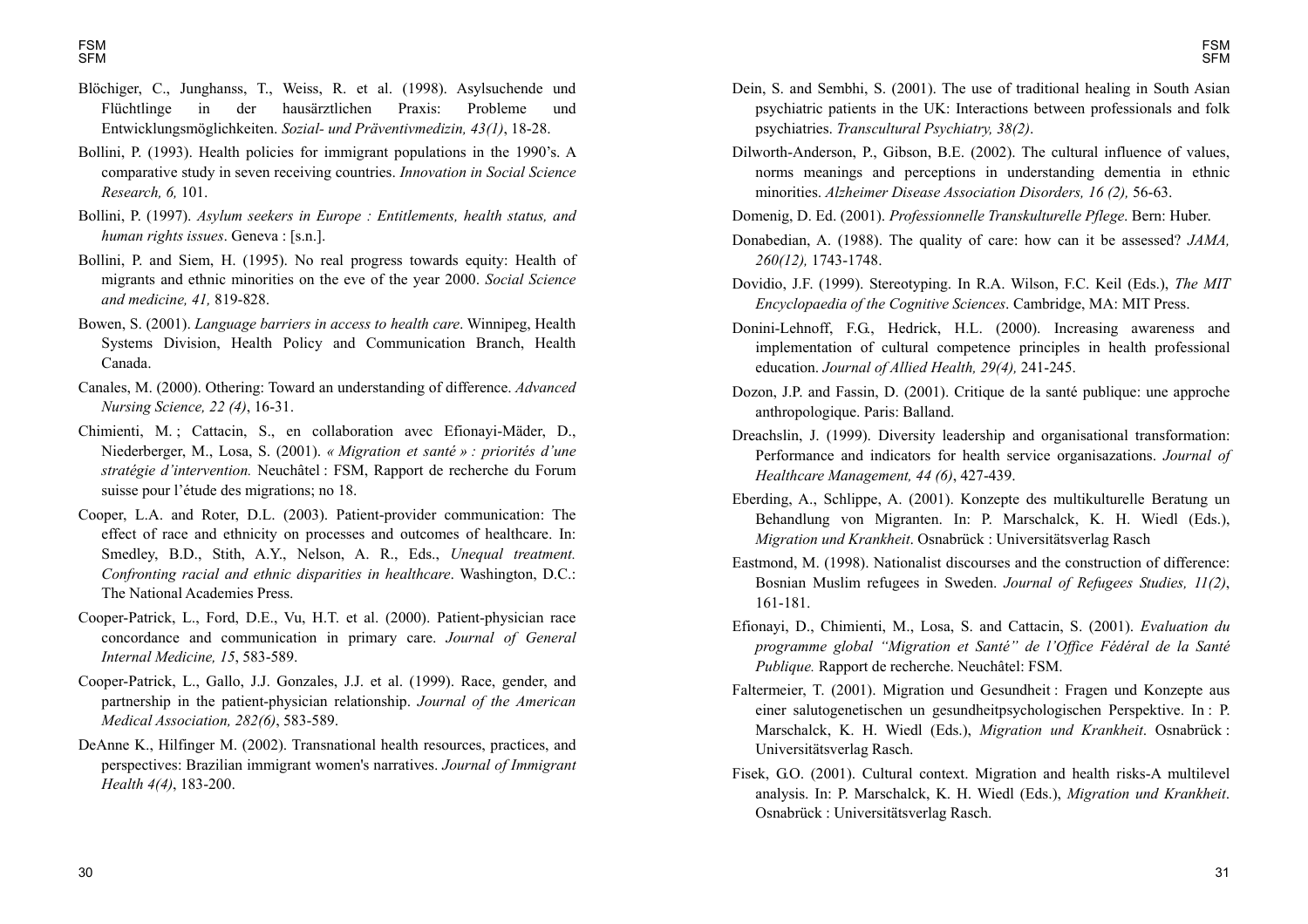- Frank, R. and Stollberg, G. (2002). Ayurvedic patients in Germany. *Anthropology and Medicine, 9(3),* 223-244.
- Geiger, H.J. (2003). Racial and ethnic disparities in diagnosis and treatment: A review of the evidence and a consideration of causes. In Smedley, B.D., Stith, A.Y., Nelson, A. R. (Eds.), *Unequal treatment. Confronting racial and ethnic disparities in healthcare.* Washington, D.C.: The National Academies Press.
- Gilgen, D., Salis-Gross, C., Maeusezahl et al. (2002). Impact of organized violence on ilnness experience of Turkish/Kurdish and Bosnian migrant patients in primary care. *J. Trav. Med., 9,* 236-243.
- Gold, S. J. (2000). Transnational communities: Examining migration in a globally integrated world. In P.S. Aulakh and M.G. Schechter (Eds.), *Rethinking globalisation(s): From corporate transnationalism to local interventions.* New York: St Martin.
- Graz, B., Vader, J.P., Raynault, M.F. (2002). Réfugiés, migrants, barrière de la langue: opinion des praticiens sur les moyens d'aide à la traduction. *Santé Publique (Bucur), 14*, 75-81.
- Gushulak, B.D. (2001). An overview of the health aspects of return in the immigration context. In Van Krieken, P. J. (Ed.). *Health, migration and return: A handbook for a multidisciplinary approach*. The Hague: T.M.C. Asser Press.
- Gushulak, B.D., MacPherson, D.W. (2000). Health issues associated with the smuggling and trafficking of migrants. *Journal of Immigrant Health, 2(2)*, 67-78.
- Habermann, M. (2000). Der Beitrag der Pflege zur Verbesserung des gesundheitlichen Versorgung des Migranten und Migrantinnen in der Bundesrepublik Deutschland. In : J. Gardemann, W. Muller, A. Remmers (Eds.), *Migration und Gesundheit: Perspectiven für Gesundheitssysteme un öffentliches Gesundheitswesen.* Berichte & Materialen Band 17. Düsseldorf : Akademie für öffentliches Gesundheitswesen in Düsseldorf.
- Haour-Knipe, M. and Fleury, F. (1996). *Evaluation du programme de prévention contre le sida auprès des populations étrangères en Suisse: etude 1994- 1995.* Lausanne: IUMSP.
- Henley, A. and Schott, J. (1999). *Culture, religion and patient care in a multiethnic society*. London: Age Concern England.
- Hjern, A., Haglund, B., Person, G. and Rosén, M. (2001). In there equity in access to health services for ethnic minorities in Sweden? *The European Journal of Public Health, 11(2),* 147-152.
- Ivanov, L. L., Buck, K. (2002). Health care utilisation patterns of russianspeaking immigrant women across age groups. *Journal of Immigrant Health, 1 (Vol. 4)*, 17-27.
- Jacobs, E. Landeral, D. et al. (2001). Impact of interpreter services on delivery of healthcare to limited-English-proficient patients. *Journal of General Internal Medicine, 16,* 468-474.
- Janes, C.G. (2001). Buddhism, science and the market: The globalisation of Tibetan medicine. *Anthropology and Medicine, 9(3),* 267-289.
- Kelaher, M., Manderson, L. (2000). Migration and mainstreaming: Matching health services to immigrants' needs in Australia. *Health Policy, 1 (54)*, 1-11.
- Kingsley, S. (2001). Creating the climate for diversity and race equality in health care. *Ethnicity and Health, 3/4 (6)*, 255-264.
- Kivisto, P. (2003). Social spaces, transnational immigrant communities, and the politics of assimilation. *Ehnicities, 3(1)*, 5-28.
- Krupat, E., Irish, J.T. et al. (1999). Patient assertiveness and physician decisionmaking among older breast cancer patients. *Social Science and Medicine, 49*, 449-457.
- Lee, S.-K., Sobal, J., Frongillo, E.A. (2000). Acculturation and health in Korean Americans. *Social Science and Medicine, 7*.
- Levitt, P. (2001). Transnational migration: Taking stock and future directions. Global Networks, 1 (3), 197-216.
- Loutan, L. and Subilia, L. (1995). Torture et violence organisée: leur conséquences sur les requérants d'asile et les refugiés. *Médicine et Hygiène*, *49*, 1942-1950.
- Loutan, L., Bollini, P., Pampallona, S. et al. (1999). Impact of trauma and torture on asylum seekers. *European Journal of Public Health, 9*, 245-247.
- Luckman, J., Tindell Nobles, S. (1999). *Transcultural communication in health care.* Paperback.
- Mackie, D.M., Devos, T., Smith, E.R. (2000). Intergroup emotions: Explaining offensive action tendencies in an intergroup context. *Journal of Personality and Social Psychology*, 79(4), 602-616.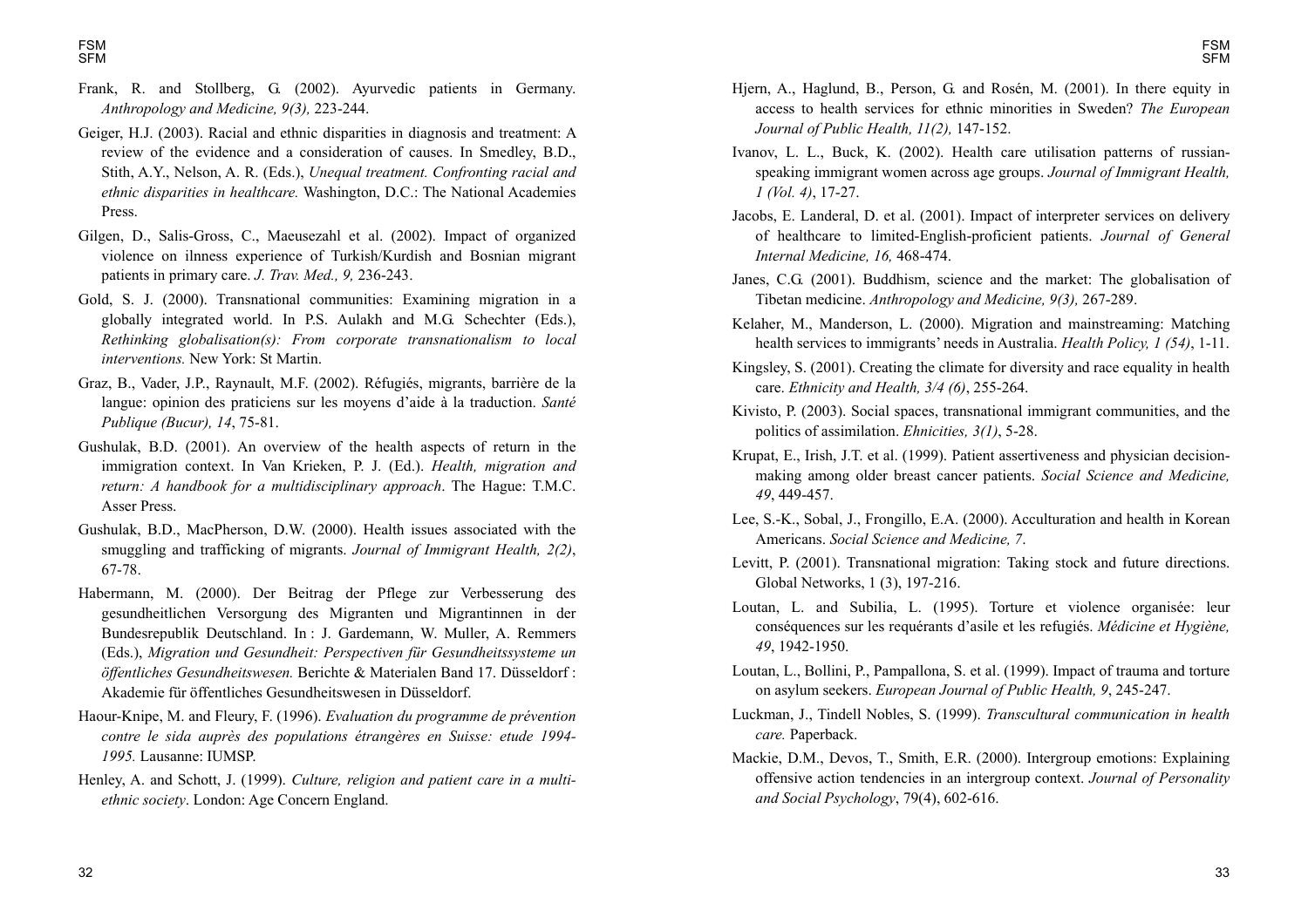- Mead, N., Bower, P. (2000). Measuring patient-centeredness: A comparison of three observation-based instruments. *Patient Education and Counseling, 39*, 71-80.
- Morales, L.S., Cunningham, W.E. et al. (1999). Are Latinos less satisfied with communication by health care providers? *Journal of General Internal Medicine, 14(7)*, 409-417.
- Moser, C., Nyfeler, D., Verwey, M., Eds. (2001). *Traumatisierung von Flüchtlingen und Asyl Suchenden.* Zürich: Seismo.
- Mueller, P., Plevak, D. et al. (2001). Religious involvement, spirituality and medicine: Implication for clinical practices. *Mayo Clinical Proceedings, 76,*  1225-1235.
- Murray-Garcia, J. L., Garcia, J. et al. (2001). The service patterns of a racially, ethnically and linguistically diverse housestaff. *Academic Medicine, 76,*  1232-1240.
- Muthny, F.A. (2001). Laienkonzepte von Gesundheit und Krankheit in verschiedenen Kulturen. In: P. Marschalck, K. H. Wiedl (Eds.), *Migration und Krankheit*. Osnabrück : Universitätsverlag Rasch.
- Murray-Garcia, J. L. (2002). *Multicultural health 2002: an annotated bibliography.* Woodlands Hills: The California Endowment.
- Murray-Garcia, J., Selby, J. et al. (2000). Racial and ethnic differences in a patient survey: Patient values, ratings, and reports regarding physicians primary care performance in a large health maintenance organization. *Medical Care, 38,* 1-11.
- Nierkens, V. , Krumeich, A. et al. (2002). The future of intercultural mediation in Belgium. *Patient Education and Counseling, 4 (46)*, 253-259.
- Nunez, A.E. (2000). Transforming cultural competence into cross-cultural efficacy in women's health education. *Academic Medicine*, 75, 1071-1080.
- Operario, D., Fiske, S.T. (2001). Stereotypes: Processes, Structures, Content, and Context. In R. Brown, S. Gaertner (Eds.), *Blackwell Handbook in Social Psychology (Vol.4).* Cambridge, MA: Blackwell.
- Paniagua, F., O'Boyle, M. et al. (2000). Self-evaluation and unintended bias and prejudices. *Psychological Reports, 87,* 823-829.
- Pitkin, K., Baker, D.W. (2000). Limited English proficiency and Latinos' use of physicians services. *Medical Care Research and Review, 57(1)*, 76-91.
- Portes, A. (2001). Introduction: The debates and significance of immigrant transnationalism. *Global Networks, 1(3)*, 181-193.
- Razali, S.M., Aminah, K., Khan, U.A. (2002). Ethnic match in mental health services. Religious-cultural psychotherapy in the management of anxiety patients. *Transcultural Psychiatry, 39(1)*.
- Riecken, A. (2001). Psychiatrische Erkranungen im Migrations- und Integrationsprozess. In : P. Marschalck, K. H. Wiedl (Eds.), *Migration und Krankheit*. Osnabrück : Universitätsverlag Rasch.
- Robins, L. White, C. et al. (2001). Assessing medical students awarness of and sensitivity to diverse health beliefs using a standardized patient station. *Academic Medicine, 76,* 76-80.
- Robinson, M., Gilmartin, J. (2002). Barriers to communication between health practitioners and service users who are not fluent in English. *Nurse Education Today, 22 (6)*, 457-465.
- Rossi, I. (2002). Réseaux de soins, réseaux de santé : culture prométhéenne ou liberté de l'impuissance. *Tsantsa : revue de la Société suisse d'ethnologie, Vol. 7*, 12-20. Bern: SSE.
- Roter, D.L., Rudd, R.E., Coming, J. (1998). Patient literacy. A barrier to quality of care. *Journal of General Internal Medicine*, 13(12) 850-851.
- Saha, S., Taggert, S. et al. (2000). Do patient choose pysicians of their own race ? *Health affairs, 19 (4)*, 76-83.
- Salis-Gross, C., Blöchiger, C., Moser, C. et al. (1997). *Die Arz-Patienten-Interaction in der hausärzlichen Betreussng von Asylsuchenden und Flüchlingen.* Basel/Bern: Schweizeriches Tropeninstitut Basel/Bundesamt für Gesundheit.
- Salis Gross, C. and Loncarevic, M. (1999). *Gesundheitsstrategien in den türkisch/kurdischen und bosnischen communities: Zusammenfassung der Ergebnisse aus des Haushaltbegleitung (community study).* NFP 39, Schweizerisches Tropeninstitut Basel/Institut für Ethnologie des Universität Bern.
- Sannella, A. (2002). Le parcours psychosocial du migrant. *Migrations et Société, 83 (Vol. 14)*, 17-25.
- Shaw-Taylor, Y. (2002). Culturally and linguistically appropriate health care for racial or ethnic minorities: Analysis of the US Office of Minority Health's recommended standards. *Health policy, 62 (2)*, 211-221.
- Schmitz, P.G. (2001). Akkulturation und Gesundheit. In Marschalck, P., Wiedl, K. H. (Eds). *Migration und Krankheit*. Osnabrück : Universitätsverlag Rasch.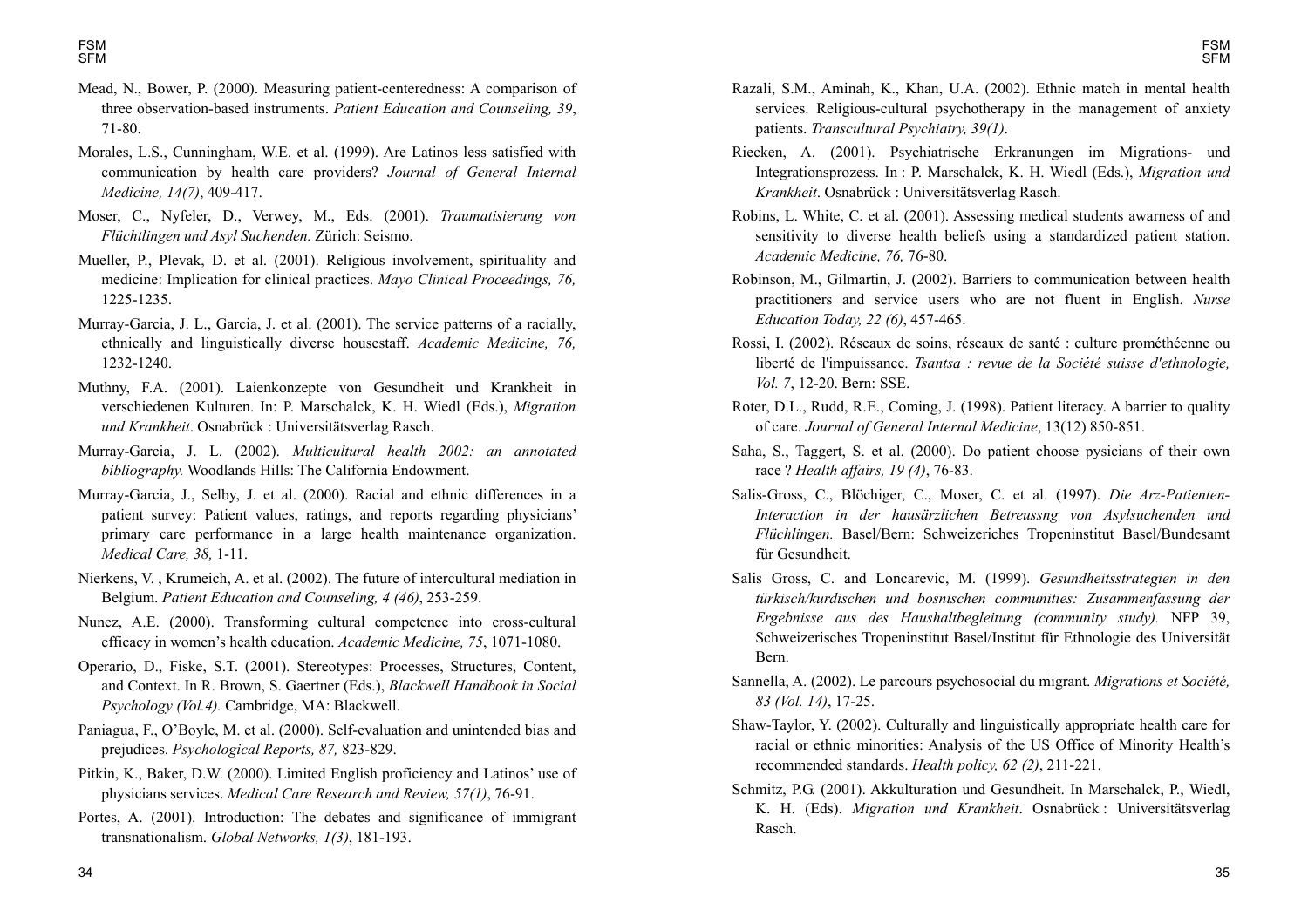- Schnapper, D. (2000). La relation à l'Autre et la gestion des diversités. In P. Centlivres, I. Girod (Eds.), *Les defies migratoires*. Zürich: Seismo.
- Schulman, K.A., Berlin, J.A., Harless, W. et al. (1999). The effect of race and sex on physicians' recommendations for cardiac catheterization. *New England Journal of Medicine, 340(4)*, 279-283.
- Singy, P., Weber, O. and Guex, P. (2003). Les migrants face au système de soins: une expérience à Lausanne. In Wicker, H.-R., Fibbi, R., Haug, W. (Eds.). *Les migrations et la Suisse.* Zurich: Seismo.
- Smedley, B.D., Stith, A.Y., Nelson, A. R., Eds. (2003). *Unequal treatment. Confronting racial and ethnic disparities in healthcare.* Washington, D.C.: The National Academies Press.
- Sullivan, M.  $(2003)$ . The new subjective medicine; taking the patient's point of view on health care and health. *Social Science and Medicine, 56,* 1595-1604.
- Sung, C. (1999). Asian patients' distrust of Western medical care: One perspective. *Sinai Journal of Medicine, 66 (4)*, 259-261.
- Tervalon, M., Murray-Garcia, J. (1998). Cultural humility versus cultural competence: a critical distinction in defining physician training outcomes in multicultural education. *Journal of Health Care for the Poor and Underserved, 9(2),* 117.
- Testa-Mader, A., Clerici, N. and Degrate, A. (2003). La population étrangère au Tessin: malaise psychique et utilisation des services psychiatriques publics. In Wicker, H.-R., Fibbi, R., Haug, W. (2003). *Les migrations et la Suisse.* Zurich : Seismo.
- Toscani, L., Loutan, L., Stalder, H. (2000). Accès aux soins : le patient d'une autre culture. *Médecine et hygiène, 58, 2316*, 1933-1937.
- Van Dongen, E. and Elema, R. (2001). The art of touching: The culture of body work in nursing. *Anthropology and Medicine, 8(2-3)*, 149-162.
- Van Krieken, P. J. (2001). *Health, migration and return : A handbook for a multidisciplinary approach*. The Hague : T.M.C. Asser Press.
- Van Ryn, M., Burke, J. (2000). The effect of patient race and socio-economic status on physician's perception of patients. *Social Science and Medicine*, *50,* 813-828.
- Wanner, P., Bouchardy, C., and Raymond, L. (1998). Comportements des étrangers résidants en Suisse en matière d'alimentation, de consommation d'alcool et de tabac et de prévention. *DEMOS-Bulletin d'information démographique, 2,* 22.
- Watters, C. (2001). Emerging paradigms in the mental health care of refugees. *Social Science and Medicine, 52,* 1709-1718.
- Wennberg, J.E. (1999). Understanding geographic variations in the healthcare delivery. *New England Journal of Medicine, 340(1)*, 32-39.
- Weiss, M.G. (2001). Cultural epidemiology: an introduction and overview. *Anthropology and Medicine, 8(1)*, 5-29.
- Weiss, M.G., Cohen, A., Eisenberg, L. (2001). Mental health. In M.H. Merson, R.E. Black, A.J. Mills (Eds.), *International Public Health. Diseases, Programs, Systems and Policies.* Gaithersburg: Aspen Publishers. Weiss, R. (2003). *Macht Migration krank?* Zürich : Seismo.
- Weiss, R. (2003). *Macht Migration krank?* Zürich : Seismo.
- Weiss, R. and Stucker, R. (1998). *Interprétariat et médiation culturelle dans le système de soins.* Rapport de recherche No 11. Neuchâtel: FSM.
- Wicker, H.R. (1993). *Die Sprache extremer Gewalt. Studie zur Situation von gefolgerten Flüchtlingen in der Schweiz und zur Therapie von Folterfolgen.* Arbeitsblätter, Nr.6, Bern: Instutüt fur Ethnologie.
- Wicker, H.R., Bielinski, D., Katona, B. (1999). *Die Gesundheitversorgung von Asylsuchenden in Kanton Bern. Ein vorläufiger Bericht*. Bern: Institut für Ethnologie.
- Zenker, H.-J. (2000). Betrachtung der psychiatrischen/ psychotherapeutischen Versorgung in Bremen. In : J. Gardemann, W. Muller, A. Remmers (Eds.), *Migration und Gesundheit: Perspectiven für Gesundheitssysteme un öffentliches Gesundheitswesen.* Berichte & Materialen Band 17. Düsseldorf : Akademie für öffentliches Gesundheitswesen in Düsseldorf.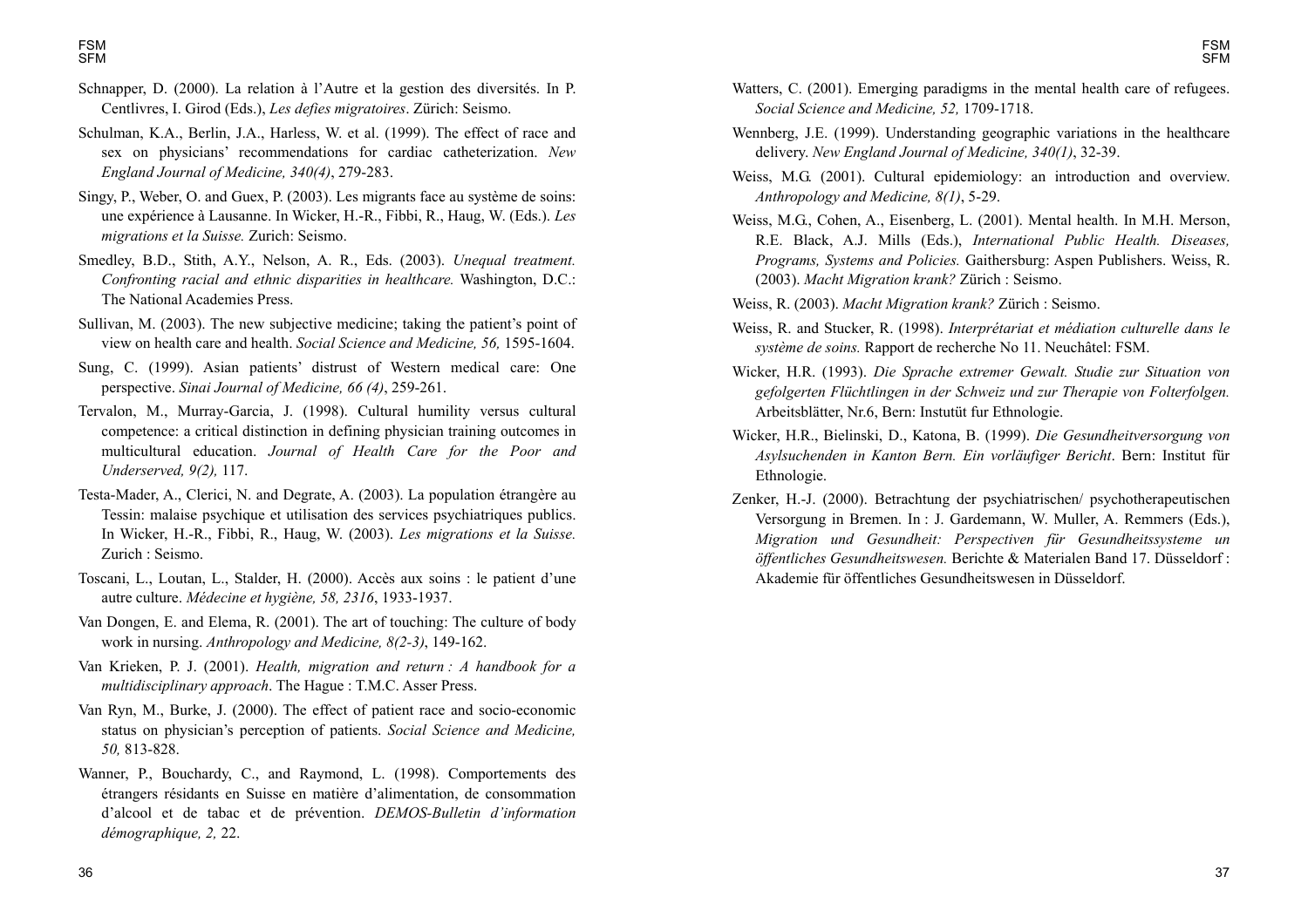# **Appendix 1 - Needed research**

FSMSFM

> 1. Conduct further research to understand the reaction of the healthcare system to pluralistic societies.

Research is needed to illuminate how and why ethnicity influence patients communication and interaction with the range of healthcare professionals (medical and non-medical professionals). Specifically, research is required to:

- Better illustrate key factors that affect communication, mutual perception, decision-making and service delivery. Further studies should focus on decision-making by patients and care providers, on the assessment of care management at different point along the continuum of care, and on the impact of patient-provider interactions on diagnosis and treatments.
- Further understand provider decision-making, heuristics employed in diagnostic evaluation, and how patients' ethnicity (and other social factors as gender, social class, legal status, and so on) influences these decisions.
- Explore how social cognitive processes (bias, stereotypes, prejudice) affect patients' and providers' perceptions of each other and influence the structure, processes and outcome of care.
- Focus on the impact of social factors (e.g. ethnicity, gender, legal status, social class) on the quality of patient and provider relationship, communication and interaction. A better definition of communication and interaction quality's criterions is needed, also in order to identify which characteristics of interaction/communication affect diagnosis, treatment and health outcomes.
- Better determine structural, institutional and organisational factors of  $\bullet$ healthcare settings affecting the content and quality of communication and care.
- Assess how educational programs can improve care providers communication (and attitudes, behaviours) with migrants.
- Conduct action-research to study interactions, patterns of communication and problems of contact between migrant patients and the range of healthcare professionals.
- Better clarify legal, structural and financial possibilities of the healthcare system for the improvement of communication process.
- Studying further strategies to increase migrant patients' ability to participate in decisions and empower them as self-advocates within the healthcare system.

Research is also required to increase knowledge on migrants' psychosocial problems, and to improve psychosocial treatment (and assistance) for migrants. In particular, research efforts should be focused on:

- Set up statistical data concerning the most common psychosocial health problems of different groups of migrants.
- Develop representative surveys on the psychosocial health of different groups of migrants.
- Verification of the impact on psychosocial health of a series of variables linked to short-term and long-term migration (e.g. language proficiency, legal status, ethnic origin, ethnic group identification, acculturation, motivation of migration, expectancies and attitudes relatives to the host-country).
- Further develop innovative and multidisciplinary lines of research to assess early diagnostic of psychosocial morbidity linked to short-term and longterm migration.
- Better analyse the potentials and difficulties of psychosocial treatment and assistance to migrants in the realm of medical and hospital practices.
- Further develop innovative and multidisciplinary models of psychosocial treatment and assistance, matching migrants' cultural needs, beliefs, practices and perceptions (development of a culturally adequate therapeutic concept).
- Better study the causal factors of psychosocial problems. For instance, taking into account a large variety of variables (e.g. primary socialisation, motivation of migration, length of stay, legal and socio-economic status in the host country), and differentiating migrants in distinct relevant categories.

As challenges derived from migration and the actual the multicultural composition of host societies have contributed to the emergence of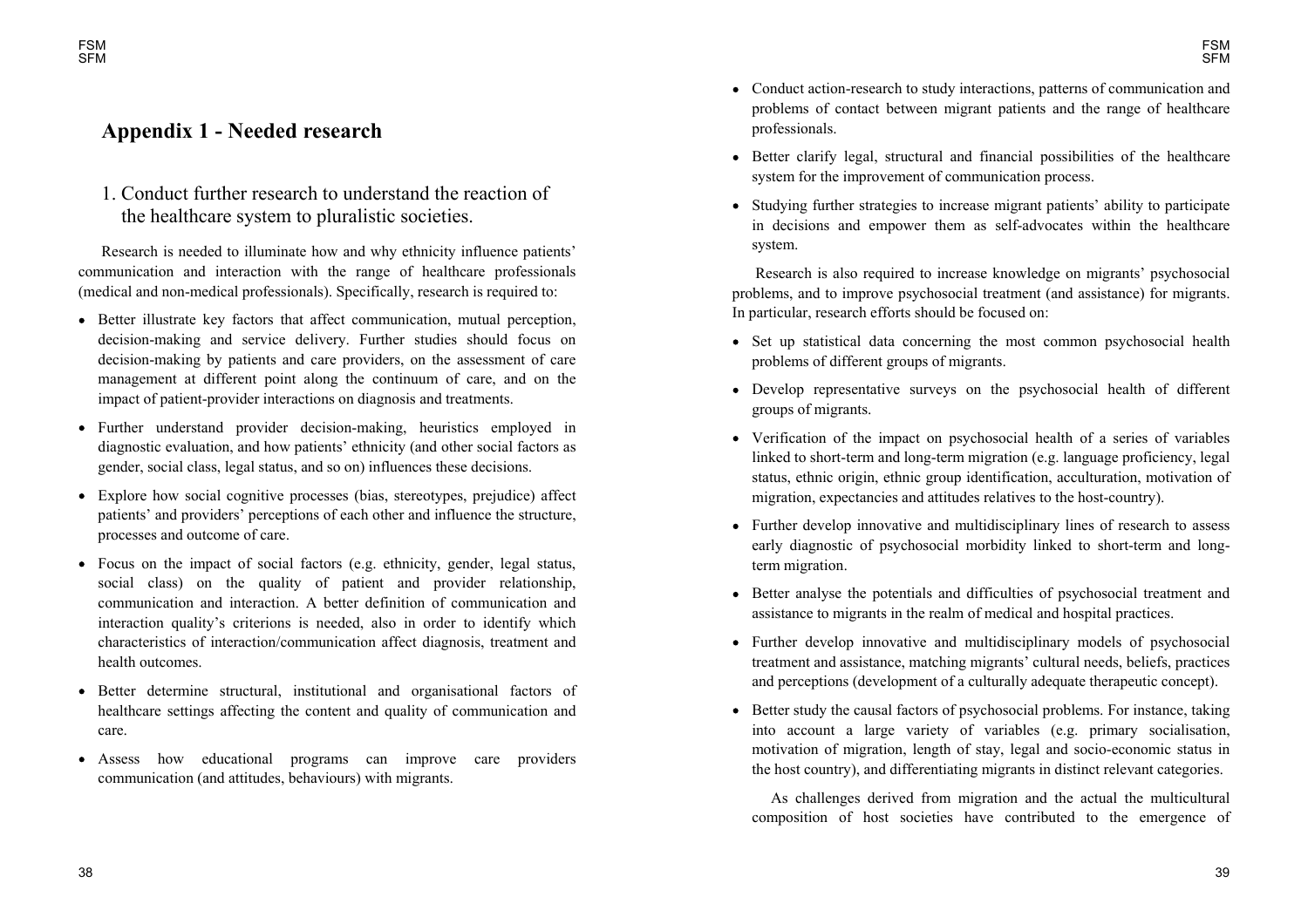innovative and multidisciplinary perspectives of research and to changes in professional practices, research is needed to:

- Further develop and analyse the potential of emerging perspectives for interdisciplinary research and intervention in the domain of healthcare and prevention, both at conceptual and methodological level.
- Study significations and consequences of change in professional practices within the healthcare systems (e.g. collaboration and coordination between medical and social sciences).
	- 2. Research is needed in order to better understand barriers and disparities in healthcare.

In particular, research is required for the following issues:

- Better document the relationship between level of entitlements (which vary  $\bullet$ according to legal status in the host society, social and political rights, degree of institutional and social discrimination) for migrants and access to health care.
- Better take into account actual rather then perceived sources of diversity within and between communities. Recognition and assessment of differences both between and within communities is expected to lead to a more evidencebased approach to culture specific services design respectful of communities perceptions and needs.
- Efforts should be focused on interventions strategies to reduce barriers and disparities in healthcare such as cross-cultural education and communication training for healthcare providers, language interpretation and cultural mediation. Qualitative research is also needed with input form medical anthropology and social sciences: an adequate quantitative/qualitative mix is essential in obtaining reliable data.
- Patients' psychosocial aspects influencing understanding and communication should be more carefully analysed.
- Research is required also to measure the cost-effectiveness of interventions to reduce barriers, and the extent to which these interventions result in organisational and institution-level changes to improve care for migrant patients.
- It should be important to determine the contexts in which interpreters versus cultural mediators respond more to both care providers' and patients' needs.
- Better clarify the concept of cultural competence (and culturally competent care) and its related elements, and define the content and forms of cultural education for the entire range of health professionals. Comparative studies on different existing models of cultural competent care should also be conducted to assess their impact on access to healthcare, health outcomes and patients' and providers' satisfaction.
- Further document the impact of economic and legal barriers to healthcare access (e.g. immigration law restriction, legal status, insurance system).
- Better understand the extent to which perceived discrimination and hostility (both in society and in the healthcare system) influence healthcare utilisation and access. Further identify effective unequal treatment and discrimination in the healthcare system (in particular structural barriers to prevention and care).
- Investigations should assess migrant patients' attitudes toward healthcare providers and services, and examine the influence of such attitudes on healthcare systems' utilisation. Further research should assess means of addressing potential negative cultural beliefs among migrants about care seeking and potential mistrust of healthcare services, treatments and providers.

# 3. Conduct further research to understand life-world of migrants.

Research is needed to a better comprehension of migrants' life, health strategies, resources, beliefs and requirements, both for valorisation of their autonomous capacities and to provide adequate management of their health problems. In particular, additional research is required in the following issues:

- Further analyse the structure of transnational social networks with regards to coping with illness and maintaining health for different groups of migrants (using interdisciplinary approaches and incorporating qualitative narrative research).
- Assess the characteristics of other kind of health resources (e.g. social, psychological, emotional, religious), for different groups of migrants, to be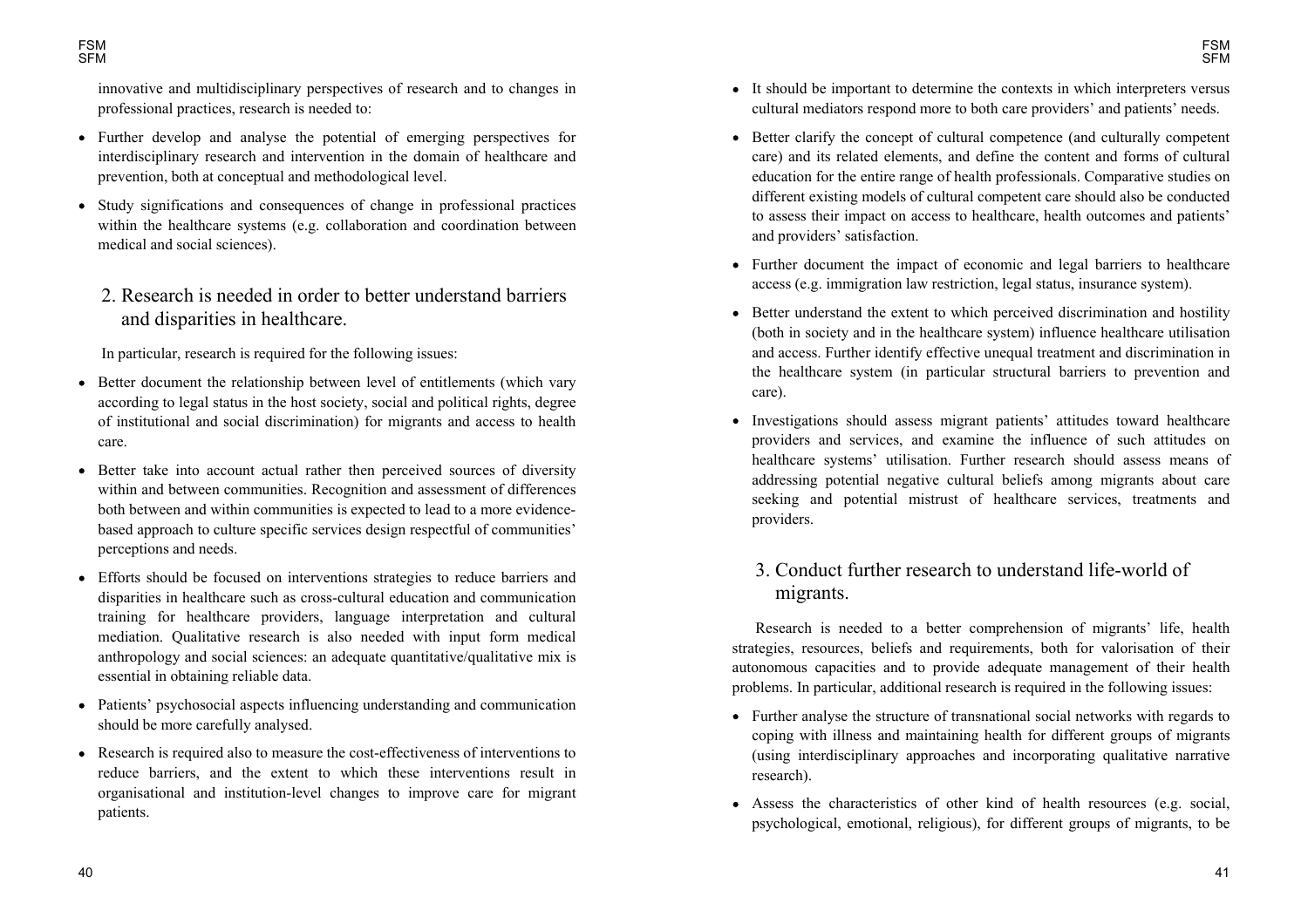taken into account during interaction between health professionals and migrant patients.

- Analyse the unique cultural patterns of health care utilisation, health practices and beliefs of specific groups of migrants.
- Further study on the functions and resources of migrant popular health (e.g. collective representations of health and illness).
- Understand the extent, the context and type of auto-medication practices among specific groups of migrants.
- Better document the reliance on medical systems other than allopathic medicine among different groups of migrants (und patterns of parallel systems' utilisation).
- Further study health risks in the life of migrants associated with breaks caused by migration and with particular kind of adaptive strategies.
- Systematic investigation of protective factors facilitative of adaptive success among migrants.
- Further document the relationship between acculturation and health (with respect to both positive and negative outcomes), its intercultural variations, and the component of acculturation.
- Better assess the impact of the migration history on illness and health experience.
- Conduct research-intervention on the quality of life of migrants, according to specificities linked to origin, social class, legal status, age and gender.
- Better document the relationship between religion and health (e.g. the impact of religion practices and beliefs over attitudes concerning health and illness, choice of treatment or services, treatment's observance, reaction to illness, perceived religious discrimination on health outcomes).

# 4. Develop monitoring systems on migration and health.

Further monitoring efforts are demanded. In particular:

Differentiate healthcare data according to the ethnic diversity of the  $\bullet$ population. Collection and reporting of healthcare information by patient ethnicity and other relevant variables (e.g. demographic characteristics, length of stay, legal status).

- Statistical routines concerning health status and level of mortality of the population should include resident migrants.
- Collecting data on treatment and assistance of migrants in institutions of the public health system, among private doctors, and institutions of the social system.
- Regularly monitoring health needs (also according to actions and information) of specific groups of migrants.
- Monitoring the adequacy of the quality of care according to migrants' needs.
- Monitoring the quality of communication and interaction between the entire range of care providers and migrant patients. Define standards of high quality communication (matching both patients' and providers' needs).
- $\bullet$  Measure migrant patients' satisfaction with respect to the quality of care (e.g. communication, diagnosis, treatment, follow up).
- Monitoring interventions aiming the improvement of communication and quality of care to migrant patients.
- Monitoring of psychosocial treatment and assistance to migrants, and the adequacy of different concept of treatment and assistance according to the needs of migrants patients.
- Measure the impact of professional interpreters and cultural mediators in terms of the quality of care.
- Discourse analysis of professional interpreter-mediated patient-provider communication.
- Define standards of high quality interpretation and meditation (according to health professionals, patients, and professional interpreters/mediators).
- Further monitoring the effect of language barriers, in particular concerning patients' satisfaction, healthcare utilisation and observance.
- Monitoring of interpreters' and cultural mediators' training programs.
- Monitoring health professionals' performances of communicating with migrant patients.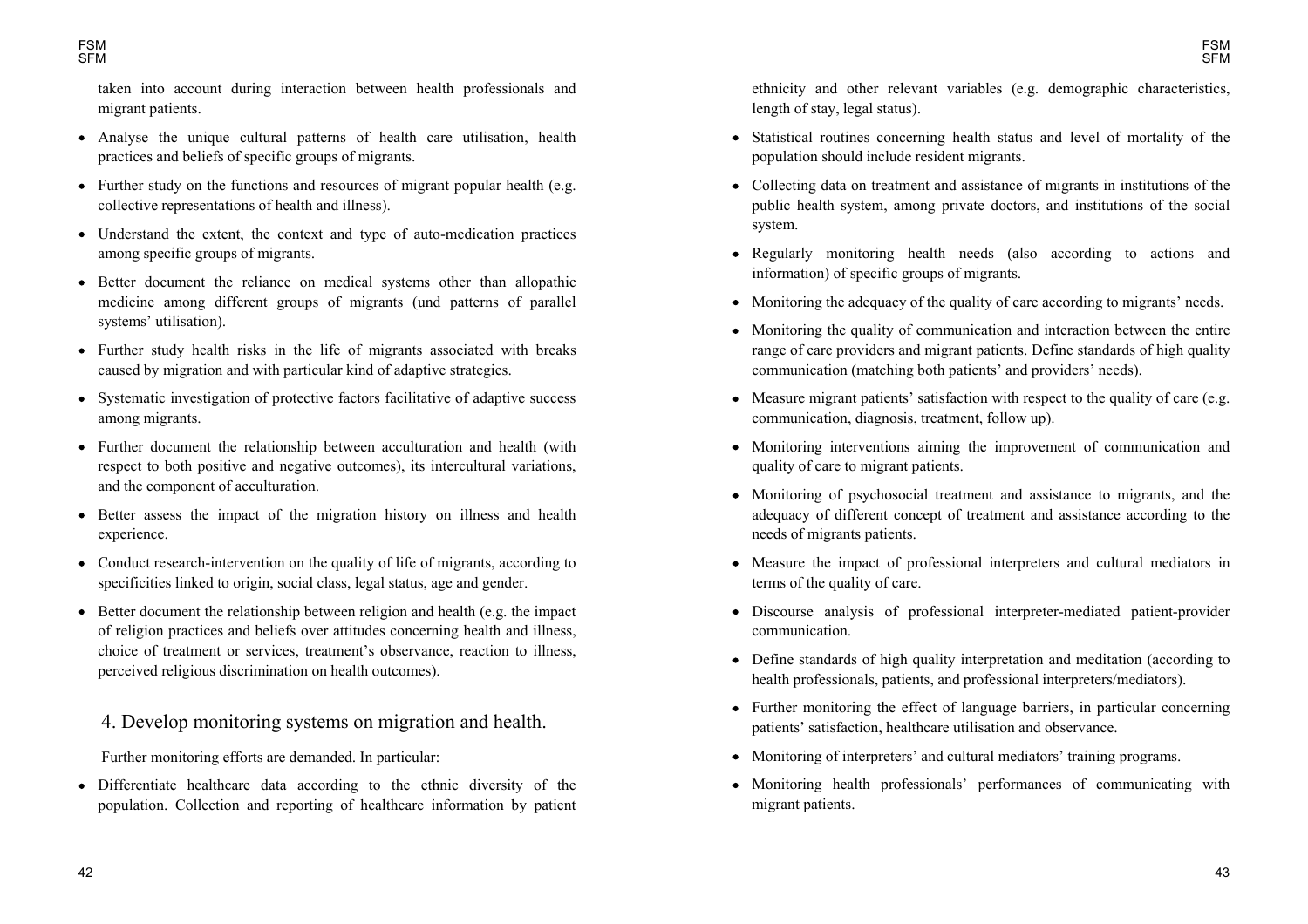- Conduct systematic epidemiological research (with combination of quantitative and qualitative approaches) to determine prevalence and incidence of psychic and psychosocial problems among different groups of migrants, and for comparison with populations in the country of origin.
- Conduct further epidemiological studies for monitoring (and comprehension) of differences in health status between native and migrant populations.

# **Appendix 2 - Consulting**

### **Experts**

- Mary Hoaur-Knipe (IOM-Geneva)
- Hans-Rudolf Wicker (University of Bern)
- Corina Salis-Gross (University of Bern)
- Ambros Uchtenhagen (ISF-Zurich)
- Alexander Bischoff (IPW-University of Basle)
- Ilario Rossi (University of Lausanne)
- Christoph Hatz (STI-Basel)
- Paola Bollini (forMed, Evolène)
- $\bullet$  Milena Chimienti (FSM-Neuchâtel)
- Igor Rothenbühler (FSM-Neuchâtel)

# **Organisations**

- Swiss Red Cross (Rahel Stuker)
- SUVA (Ulrike Hoffmann Richter)
- BAG, Migration and Health Service (Rahel Gall Azmat)
- BSV (Ludwig Gärtner)
- IMES (Simone Gretler Heusser)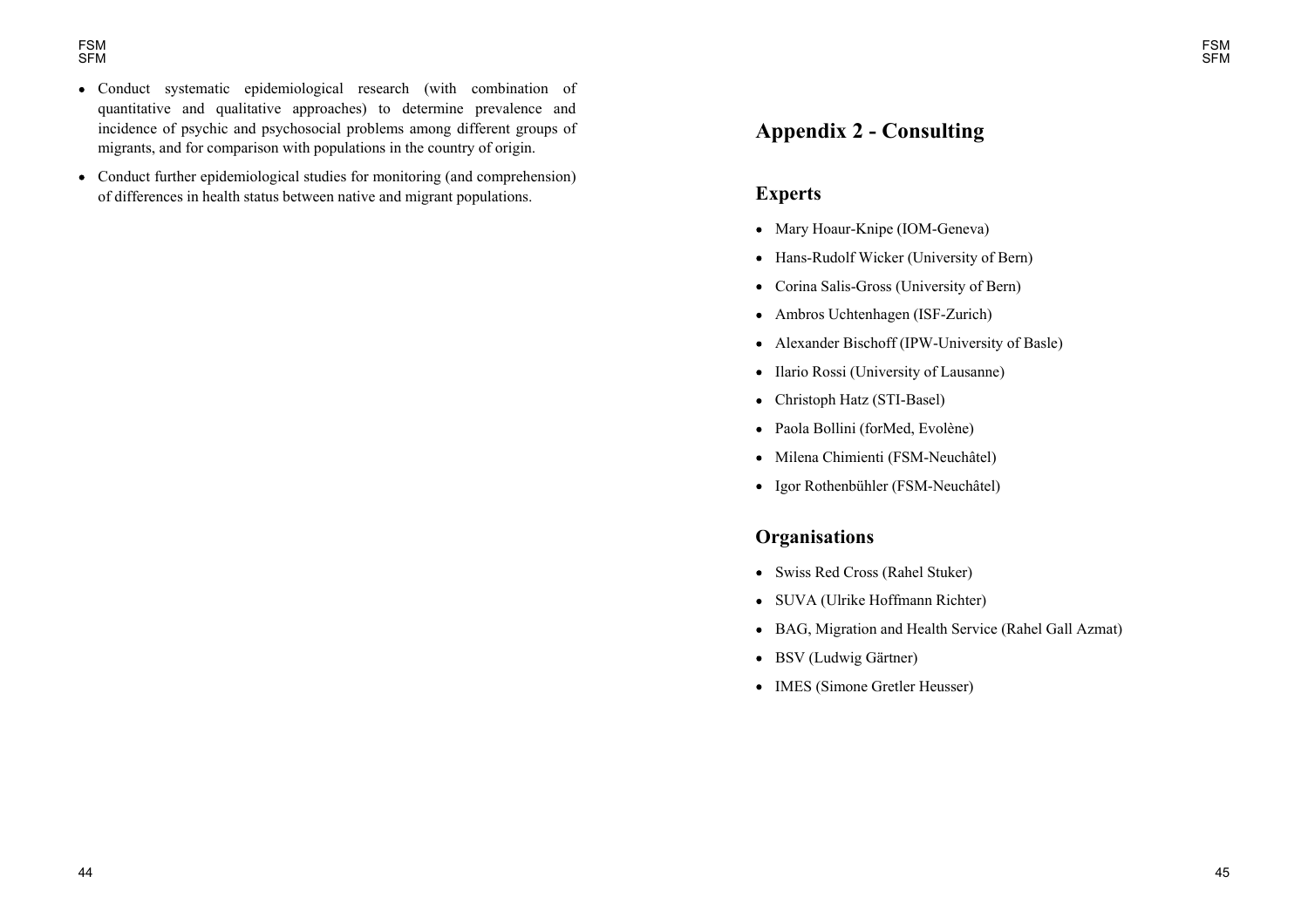# **Latest publications of the series « Social Cohésion and cultural plurality »**

- *Christin Achermann, Stefanie Gass (2003).* Staatsbürgerschaft und soziale Schliessung. Eine rechtsethnologische Sicht auf die Einbürgerungspraxis der Stadt Basel.
- *Claudio Bolzman, Rosita Fibbi, Marie Vial (2003).* Secondas Secondos. Le processus d'intégration des jeunes adultes issus de la migration espagnole et italienne en Suisse.
- *Hans-Rudolf Wicker, Rosita Fibbi, Werner Haug (Hrsg.) (2003).* Migration und die Schweiz. Ergebnisse des Nationalen Forschungsprogramms "Migration und interkulturelle Beziehungen".
- *Regula Weiss (2003).* Macht Migration krank ? Eine transdisziplinäre Anaylse der Gesundheit von Migrantinnen und Migranten.
- *Etienne Piguet, Stefano Losa (2002).* Travailleurs de l'ombre ? Demande de main-d'oeuvre du domaine de l'asile et ampleur de l'emploi d'étrangers non déclarés en Suisse.
- *Denise Efionayi-Mäder, Milena Chimienti, Janine Dahinden, Etienne Piguet (2001).* Asyldestination Europa. Eine Geographie der Asylbewegungen.
- *Pierre Centlivres, Isabelle Girod (Sous la direction de) (1998).* Les défis migratoires: Actes du colloque CLUSE "Les défis migratoires à l'aube du troisième millénaire".

*For more information about these publications, please visit the SFM website http://www.migration-population.ch or the editors one http://www.seismoverlag.ch* 

*These reports can be ordered at Seismo: seismo@gmx.ch.*